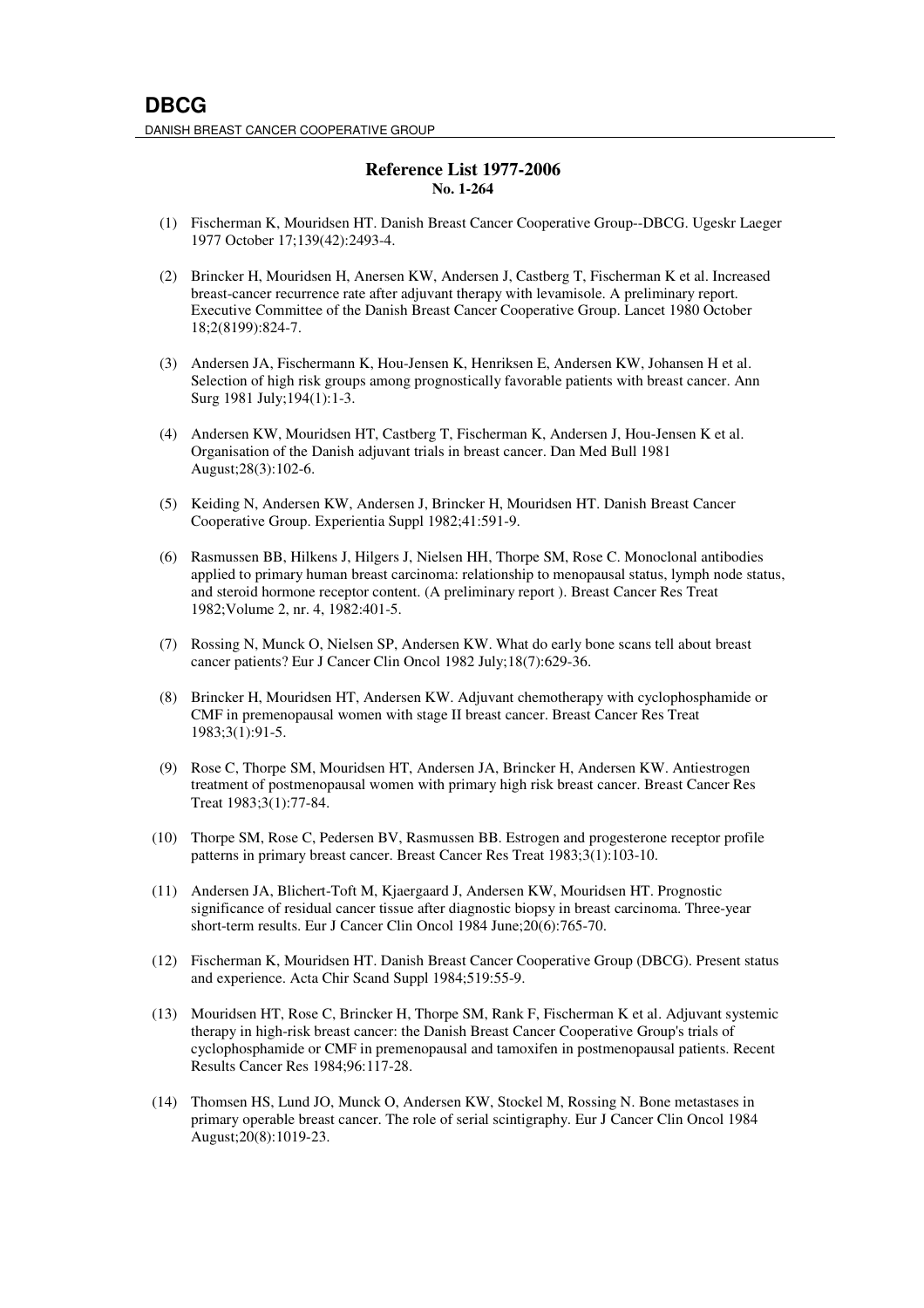- (15) Thomsen HS, Munck O, Andersen KW. [The value of routine bone scintigraphy in primary operable breast cancer]. Ugeskr Laeger 1984 June 25;146(26):1915-8.
- (16) Thorpe SM, Olsen K, Pedersen KO, Poulsen HS, Rose C. Quality control of estrogen and progesterone receptor analyses in Denmark. Recent Results Cancer Res 1984;91:91-3.
- (17) Kjaergaard J, Blichert-Toft M, Andersen JA, Rank F, Pedersen BV. Probability of false negative nodal staging in conjunction with partial axillary dissection in breast cancer. Br J Surg 1985 May;72(5):365-7.
- (18) Rasmussen BB. Human Mucinous Breast Carcinomas and their Lymph Node Metastases. A Histological Review of 247 Cases. Path Res Pract 1985;180(4):377-82.
- (19) Rasmussen BB, Pedersen BV, Thorpe SM, Rose C. Elastosis in relation to prognosis in primary breast carcinoma. Cancer Res 1985 March;45(3):1428-30.
- (20) Rasmussen BB, Rose C, Thorpe SM, Andersen KW, Hou-Jensen K. Argyrophilic cells in 202 human mucinous breast carcinomas. Relation to histopathologic and clinical factors. Am J Clin Pathol 1985 December;84(6):737-40.
- (21) Rasmussen BB, Pedersen BV, Thorpe SM, Hilkens J, Hilgers J, Rose C. Prognostic value of surface antigens in primary human breast carcinomas, detected by monoclonal antibodies. Cancer Res 1985 March;45(3):1424-7.
- (22) Rose C, Mouridsen HT, Thorpe SM, Andersen J, Blichert-Toft M, Andersen KW. Anti-estrogen treatment of postmenopausal breast cancer patients with high risk of recurrence: 72 months of life-table analysis and steroid hormone receptor status. World J Surg 1985 October;9(5):765-74.
- (23) Rose C, Thorpe SM, Andersen KW, Pedersen BV, Mouridsen HT, Blichert-Toft M et al. Beneficial effect of adjuvant tamoxifen therapy in primary breast cancer patients with high oestrogen receptor values. Lancet 1985 January 5;1(8419):16-9.
- (24) DeSombre ER, Thorpe SM, Rose C, Blough RR, Andersen KW, Rasmussen BB et al. Prognostic usefulness of estrogen receptor immunocytochemical assays for human breast cancer. Cancer Res 1986 August;46(8 Suppl):4256s-64s.
- (25) Kamby C, Rose C, Iversen H, Holm NV, Andersen KW, Thorpe SM. Pattern of metastases in human breast carcinoma in relation to estrogen receptor status. Anticancer Res 1986 January;6(1):107-11.
- (26) Kamby C, Rose C, Iversen H, Holm NV, Andersen KW, Thorpe SM. [The pattern of metastases in breast cancer and the relation to estrogen receptor status]. Ugeskr Laeger 1986 September 29;148(40):2546-8.
- (27) Mouridsen HT, Andersen AP, Brincker H, Dombernowsky P, Rose C, Andersen KW. Adjuvant tamoxifen in postmenopausal high-risk breast cancer patients: present status of Danish Breast Cancer Cooperative Group trials. NCI Monogr 1986;(1):115-8.
- (28) Rose C, Kamby C, Mouridsen HT, Bastholt L, Brincker H, Skovgaard-Poulsen H et al. Combined endocrine treatment of postmenopausal patients with advanced breast cancer. A randomized trial of tamoxifen vs. tamoxifen plus aminoglutethimide and hydrocortisone. Breast Cancer Res Treat 1986;7 Suppl:S45-S50.
- (29) Thorpe SM, Rose C. Oestrogen and progesterone receptor determinations in breast cancer: technology and biology. Cancer Surv 1986;5(3):505-25.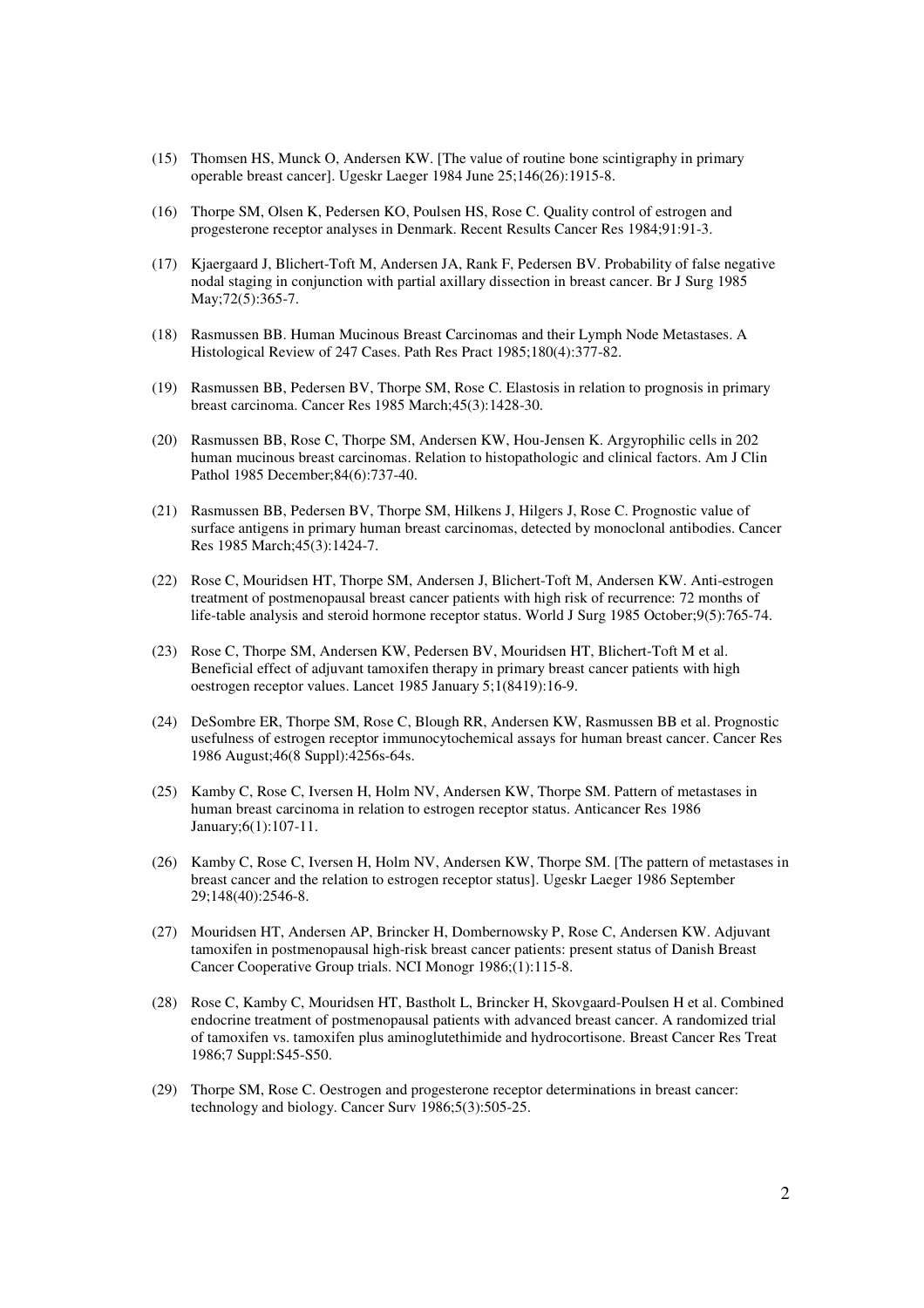- (30) Thorpe SM, Rose C, Rasmussen BB, King WJ, DeSombre ER, Blough RM et al. Steroid hormone receptors as prognostic indicators in primary breast cancer. Breast Cancer Res Treat 1986;7 Suppl:S91-S97.
- (31) Brincker H, Rose C, Rank F, Mouridsen HT, Jakobsen A, Dombernowsky P et al. Evidence of a castration-mediated effect of adjuvant cytotoxic chemotherapy in premenopausal breast cancer. J Clin Oncol 1987 November;5(11):1771-8.
- (32) Kamby C, Rose C, Ejlertsen B, Andersen J, Birkler NE, Rytter L et al. Stage and pattern of metastases in patients with breast cancer. Eur J Cancer Clin Oncol 1987 December;23(12):1925-34.
- (33) Keiding N, Bayer T, Watt-Boolsen S. Confirmatory analysis of survival data using left truncation of the life times of primary survivors. Stat Med 1987 December;6(8):939-44.
- (34) Rank F, Dombernowsky P, Jespersen NC, Pedersen BV, Keiding N. Histologic malignancy grading of invasive ductal breast carcinoma. A regression analysis of prognostic factors in low-risk carcinomas from a multicenter trial. Cancer 1987 September 15;60(6):1299-305.
- (35) Rasmussen BB. Primære mucinøse mammakarcinomer. Histopatologiske, immunhistokemiske og kliniske karakteristika. Københavns Universitet; 1987.
- (36) Rasmussen BB, Rose C, Christensen IB. Prognostic factors in primary mucinous breast carcinoma. Am J Clin Pathol 1987 February;87(2):155-60.
- (37) Thomsen HS, Rasmussen D, Munck O, Lund JO, Gerhard-Nielsen V, Terkildsen T et al. Bone metastases in primary operable breast cancer. The role of a yearly scintigraphy. Eur J Cancer Clin Oncol 1987 June;23(6):779-81.
- (38) Thorpe SM, Rose C, Rasmussen BB, Mouridsen HT, Bayer T, Keiding N. Prognostic value of steroid hormone receptors: multivariate analysis of systemically untreated patients with node negative primary breast cancer. Cancer Res 1987 November 15;47(22):6126-33.
- (39) Papers from the Danish Breast Cancer Cooperative Group presented at the ten-year anniversary. Copenhagen, January 22-23, 1988. Acta Oncol 1988;27(6A):591-771.
- (40) Andersen J, Poulsen HS. Relationship between estrogen receptor status in the primary tumor and its regional and distant metastases. An immunohistochemical study in human breast cancer. Acta Oncol 1988;27(6A):761-5.
- (41) Andersen JA, Nielsen M, Blichert-Toft M. The growth pattern of in situ carcinoma in the female breast. Acta Oncol 1988;27(6A):739-43.
- (42) Andersen KW, Mouridsen HT. Danish Breast Cancer Cooperative Group (DBCG). A description of the register of the nation-wide programme for primary breast cancer. Acta Oncol 1988;27(6A):627-47.
- (43) Axelsson CK, Blichert-Toft M. Low-risk breast cancer patients treated by mastectomy and lower axillary dissection. The present status of the Danish Breast Cancer Cooperative Group Trial 77-A. Acta Oncol 1988;27(6A):605-9.
- (44) Blichert-Toft M, Brincker H, Andersen JA, Andersen KW, Axelsson CK, Mouridsen HT et al. A Danish randomized trial comparing breast-preserving therapy with mastectomy in mammary carcinoma. Preliminary results. Acta Oncol 1988;27(6A):671-7.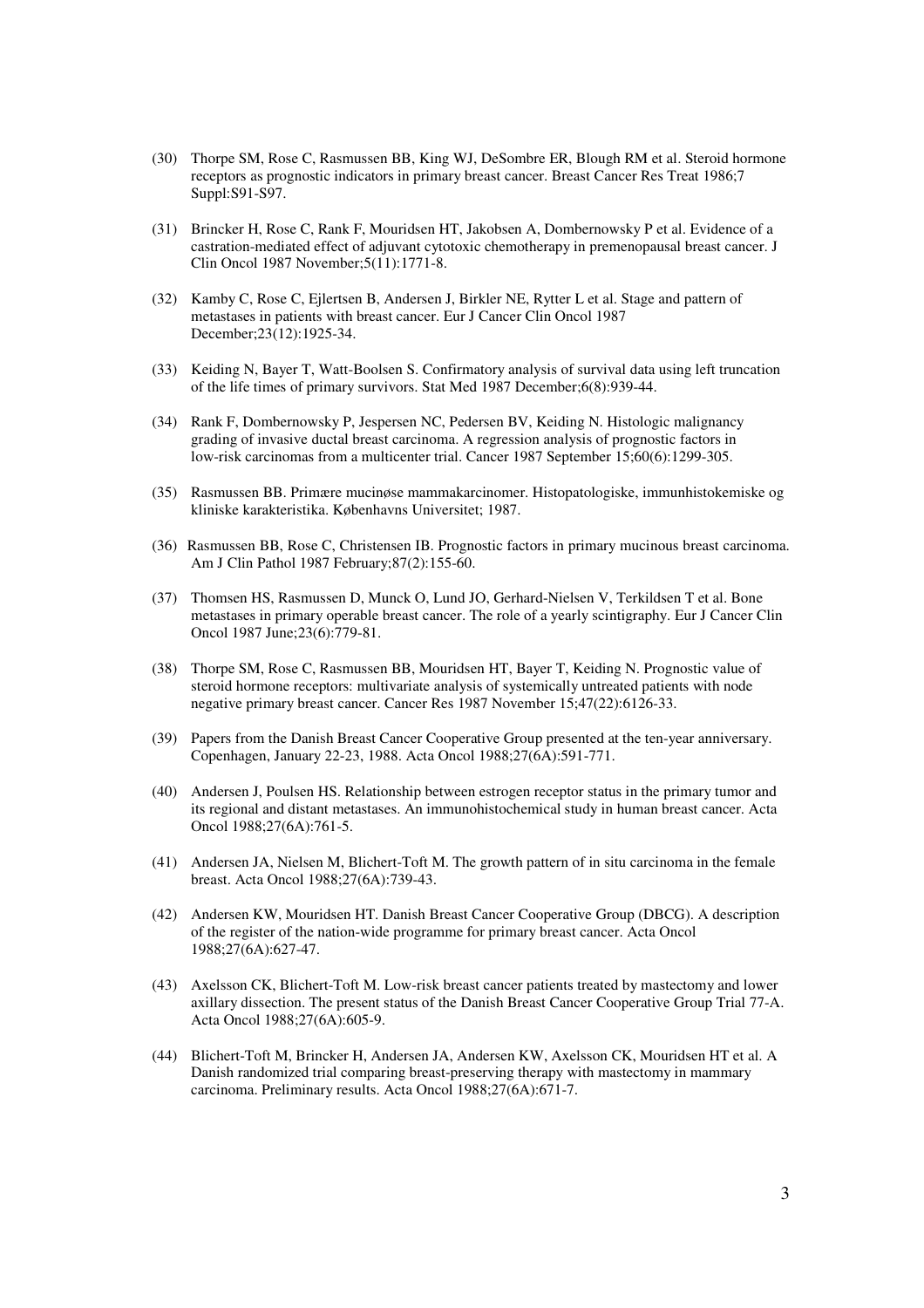- (45) Blichert-Toft M, Dyreborg U, Andersen J. Diagnostic strategy in the management of patients with breast symptoms. A recommended design and present experience. Acta Oncol 1988;27(6A):597-600.
- (46) Brincker H. Distant recurrence in breast cancer. Survival expectations and first choice of chemotherapy regimen. Acta Oncol 1988;27(6A):729-32.
- (47) Dombernowsky P, Brincker H, Hansen M, Mouridsen HT, Overgaard M, Panduro J et al. Adjuvant therapy of premenopausal and menopausal high-risk breast cancer patients. Present status of the Danish Breast Cancer Cooperative Group Trials 77-B and 82-B. Acta Oncol 1988;27(6A):691-7.
- (48) Ewertz M, Duffy SW. Risk of breast cancer in relation to reproductive factors in Denmark. Br J Cancer 1988 July;58(1):99-104.
- (49) Ewertz M. Risk of breast cancer in relation to social factors in Denmark. Acta Oncol 1988;27(6b):787-92.
- (50) Ewertz M. Influence of non-contraceptive exogenous and endogenous sex hormones on breast cancer risk in Denmark. Int J Cancer 1988 December 15;42(6):832-8.
- (51) Ewertz M. Risk factors for breast cancer and their prognostic significance. Acta Oncol 1988;27(6A):733-7.
- (52) Fischerman K, Mouridsen HT. Danish Breast Cancer Cooperative Group (DBCG). Structure and results of the organization. Acta Oncol 1988;27(6A):593-6.
- (53) Graversen HP, Blichert-Toft M, Andersen JA, Zedeler K. Breast cancer: risk of axillary recurrence in node-negative patients following partial dissection of the axilla. Eur J Surg Oncol 1988 October;14(5):407-12.
- (54) Graversen HP, Blichert-Toft M, Dyreborg U, Andersen J. In situ carcinomas of the female breast. Incidence, clinical findings and DBCG proposals for management. Acta Oncol 1988;27(6A):679-82.
- (55) Kamby C, Andersen J, Ejlertsen B, Birkler NE, Rytter L, Zedeler K et al. Histological grade and steroid receptor content of primary breast cancer--impact on prognosis and possible modes of action. Br J Cancer 1988 October;58(4):480-6.
- (56) Kamby C, Rose C, Ejlertsen B, Andersen J, Birkler NE, Rytter L et al. Adjuvant systemic treatment and the pattern of recurrences in patients with breast cancer. Eur J Cancer Clin Oncol 1988 March;24(3):439-47.
- (57) Kamby C, Ejlertsen B, Andersen J, Birkler NE, Rytter L, Zedeler K et al. The pattern of metastases in human breast cancer. Influence of systemic adjuvant therapy and impact on survival. Acta Oncol 1988;27(6A):715-9.
- (58) Kiaer H, Andersen JA, Rank F, Pedersen BV. Quality control of patho-anatomical diagnosis of carcinoma of the breast. Acta Oncol 1988;27(6A):745-7.
- (59) Krag C. Breast reconstruction after mastectomy. Acta Oncol 1988;27(6A):687-90.
- (60) Lober J, Sogaard J, Mouridsen HT, Jorgensen J. Treatment costs of adjuvant cytotoxic therapy in premenopausal breast cancer patients. Acta Oncol 1988;27(6A):767-71.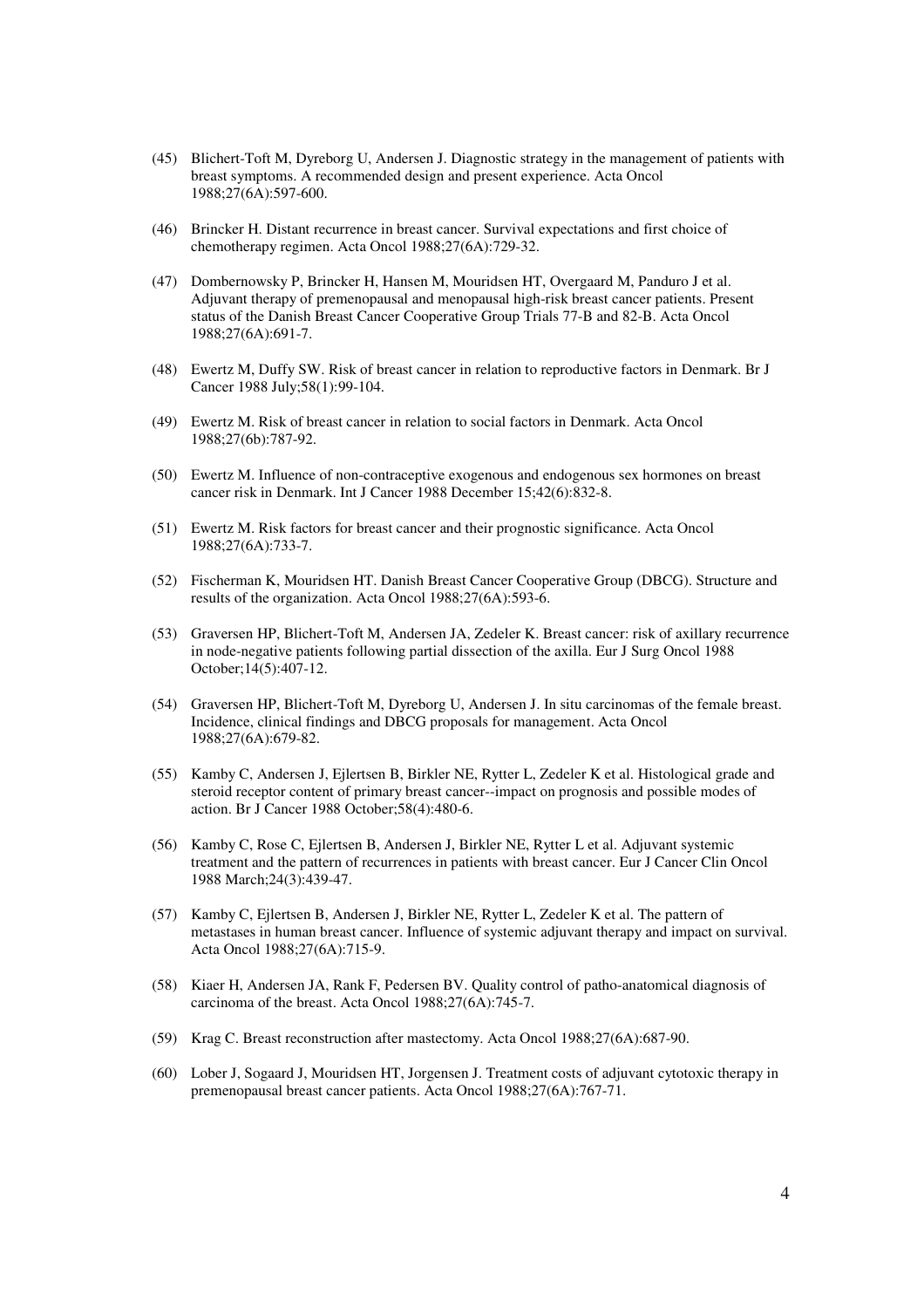- (61) Lykkesfeldt AE, Balslev I, Christensen IJ, Larsen JK, Molgaard H, Rasmussen BB et al. DNA ploidy and S-phase fraction in primary breast carcinomas in relation to prognostic factors and survival for premenopausal patients at high risk for recurrent disease. Acta Oncol 1988;27(6A):749-56.
- (62) Mouridsen HT, Rose C, Overgaard M, Dombernowsky P, Panduro J, Thorpe S et al. Adjuvant treatment of postmenopausal patients with high risk primary breast cancer. Results from the Danish adjuvant trials DBCG 77 C and DBCG 82 C. Acta Oncol 1988;27(6A):699-705.
- (63) Ottesen G, Andersen JA, Blichert-Toft M, Axelsson C. Frequency and types of chest wall recurrences among node negative breast cancer patients. Acta Oncol 1988;27(6A):601-4.
- (64) Overgaard M, Christensen JJ, Johansen H, Nybo-Rasmussen A, Brincker H, van der KP et al. Postmastectomy irradiation in high-risk breast cancer patients. Present status of the Danish Breast Cancer Cooperative Group trials. Acta Oncol 1988;27(6A):707-14.
- (65) Rasmussen BB, Thorpe SM, Norgaard T, Rasmussen J, Agdal N, Rose C. Immunohistochemical steroid receptor detection in frozen breast cancer tissue. A multicenter investigation. Acta Oncol 1988;27(6A):757-60.
- (66) Rose C, Mouridsen HT. Endocrine therapy of advanced breast cancer. Acta Oncol 1988;27(6A):721-8.
- (67) Ryttov N, Holm NV, Qvist N, Blichert-Toft M. Influence of adjuvant irradiation on the development of late arm lymphedema and impaired shoulder mobility after mastectomy for carcinoma of the breast. Acta Oncol 1988;27(6A):667-70.
- (68) Thomsen HS, Lund JO, Munck O, Rossing N. The value of pre-scheduled bone scintigraphies in breast cancer. Acta Oncol 1988;27(6A):617-9.
- (69) Thorpe SM, Poulsen HS, Pedersen KO, Rose C. Quality control of receptor analyses of breast cancer tissue in Denmark. Acta Oncol 1988;27(6A):621-5.
- (70) Thorpe SM. Estrogen and progesterone receptor determinations in breast cancer. Technology, biology and clinical significance. Acta Oncol 1988;27(1):1-19.
- (71) Thorpe SM, Poulsen HS, Pedersen KO, Rose C. Impact of standardization of estrogen and progesterone receptor assays of breast cancer biopsies in Denmark. Eur J Cancer Clin Oncol 1988 August;24(8):1263-9.
- (72) Watt-Boolsen S, Dyreborg U, Andersen JA, Blichert-Toft M. Bioptic strategy in breast cancer. Acta Oncol 1988;27(6A):683-5.
- (73) Watt-Boolsen S, Jacobsen K, Blichert-Toft M. Total mastectomy with special reference to surgical technique, extent of axillary dissection and complications. Acta Oncol 1988;27(6A):663-5.
- (74) Winkel P. The Danish Breast Cancer Group (DBCG) biochemical tumor marker program. Acta Oncol 1988;27(6A):611-5.
- (75) Zedeler K. Assessment and presentation of survival experience in the Danish Breast Cancer Cooperative Group. Acta Oncol 1988;27(6A):649-62.
- (76) Bastholt L, Dalmark M, Jakobsen A, Gadeberg CC, Sandberg E, Mouridsen HT. Oral idarubicin in the treatment of advanced breast cancer. Acta Oncol 1989;28(6):893-7.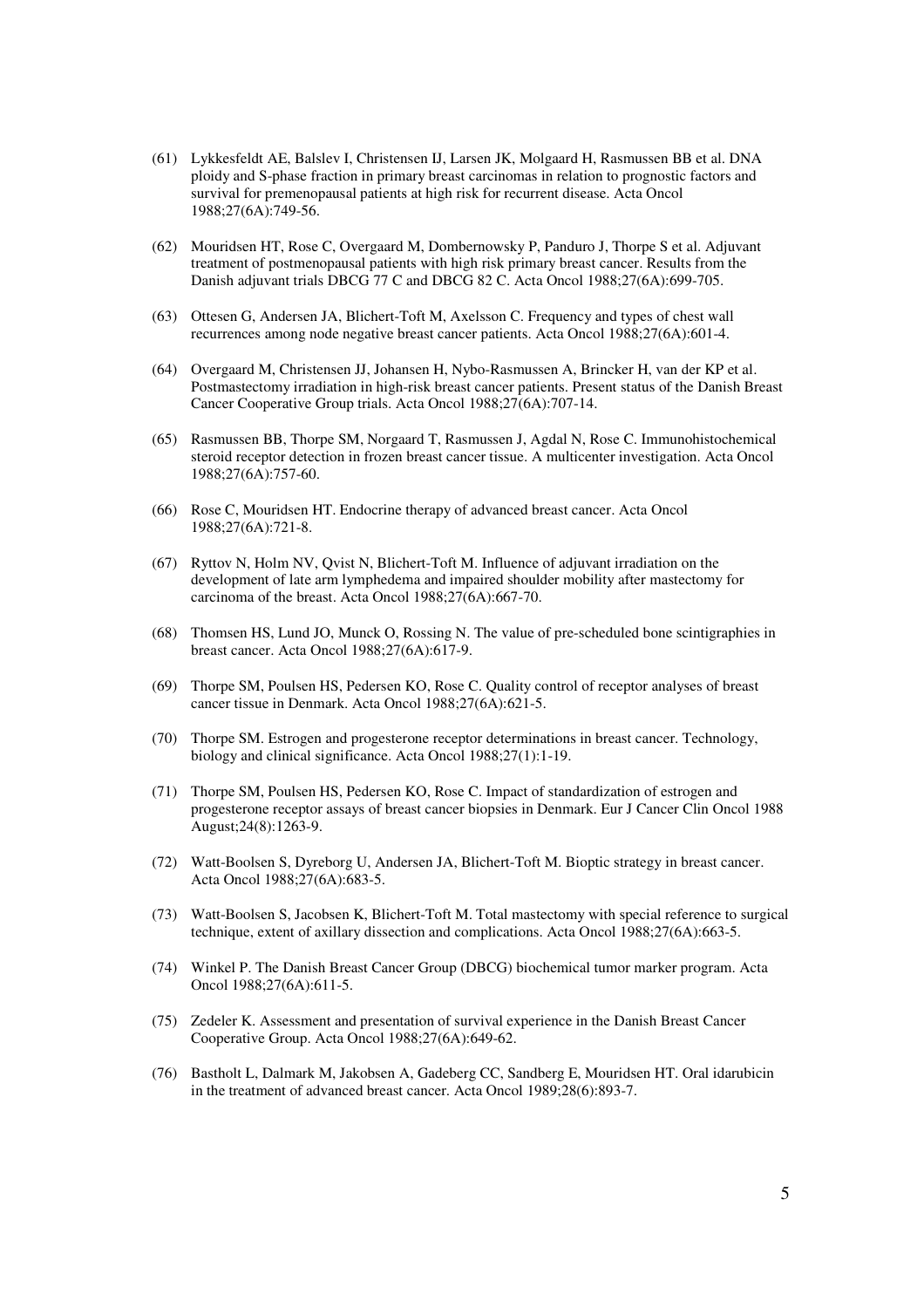- (77) Kamby C, Ejlertsen B, Andersen J, Birkler NE, Rytter L, Zedeler K et al. Body size and menopausal status in relation to the pattern of spread in recurrent breast cancer. Acta Oncol 1989;28(6):795-9.
- (78) Klein JP, Keiding N, Kamby C. Semiparametric Marshall-Olkin models applied to the occurrence of metastases at multiple sites after breast cancer. Biometrics 1989 December;45(4):1073-86.
- (79) Pedersen L, Holck S, Schiodt T, Zedeler K, Mouridsen HT. Inter- and intraobserver variability in the histopathological diagnosis of medullary carcinoma of the breast, and its prognostic implications. Breast Cancer Res Treat 1989 October;14(1):91-9.
- (80) Thomsen HS, Lund JO, Munck O, Andersen KW. Experience with 7,604 bone scintigraphies at time of operation for breast cancer 1977-1987. Dan Med Bull 1989 October;36(5):481-3.
- (81) Thorpe SM. Estrogen and progesterone receptor determinations in breast cancer: Technology, biology, and clinical significance. Københavns Universitet; 1989.
- (82) Thorpe SM, Rochefort H, Garcia M, Freiss G, Christensen IJ, Khalaf S et al. Association between high concentrations of Mr 52,000 cathepsin D and poor prognosis in primary human breast cancer. Cancer Res 1989 November 1;49(21):6008-14.
- (83) Vestergaard A, Herrstedt J, Thomsen HS, Dombernowsky P, Zedeler K. The value of yearly chest X-ray in patients with stage I breast cancer. Eur J Cancer Clin Oncol 1989 April;25(4):687-9.
- (84) Watt-Boolsen S, Ottesen G, Andersen JA, Bayer T, Jespersen NC, Keiding N et al. Significance of incisional biopsy in breast carcinoma: results from a clinical trial with intended excisional biopsy. Eur J Surg Oncol 1989 February;15(1):33-7.
- (85) Andersen J, Thorpe SM, King WJ, Rose C, Christensen I, Rasmussen BB et al. The prognostic value of immunohistochemical estrogen receptor analysis in paraffin-embedded and frozen sections versus that of steroid-binding assays. Eur J Cancer 1990 April;26(4):442-9.
- (86) Bastholt L, Dalmark M, Jakobsen A, Gadeberg CC, Sandberg E, Mouridsen HT. Weekly oral idarubicin in postmenopausal women with advanced breast cancer. A phase II study. Acta Oncol 1990;29(2):143-6.
- (87) Ewertz M, Gill C. Dietary factors and breast-cancer risk in Denmark. Int J Cancer 1990 November 15;46(5):779-84.
- (88) Ewertz M. Smoking and breast cancer risk in Denmark. Cancer Causes Control 1990 July;1(1):31-7.
- (89) Kamby C. The pattern of metastases in human breast cancer: methodological aspects and influence of prognostic factors. Cancer Treat Rev 1990 March;17(1):37-61.
- (90) Logager VB, Vestergaard A, Herrstedt J, Thomsen HS, Zedeler K, Dombernowsky P. The limited value of routine chest X-ray in the follow-up of stage II breast cancer. Eur J Cancer 1990;26(5):553-5.
- (91) Mondrup K, Olsen NK, Pfeiffer P, Rose C. Clinical and electrodiagnostic findings in breast cancer patients with radiation-induced brachial plexus neuropathy. Acta Neurol Scand 1990 February;81(2):153-8.
- (92) Olsen NK, Pfeiffer P, Mondrup K, Rose C. Radiation-induced brachial plexus neuropathy in breast cancer patients. Acta Oncol 1990;29(7):885-90.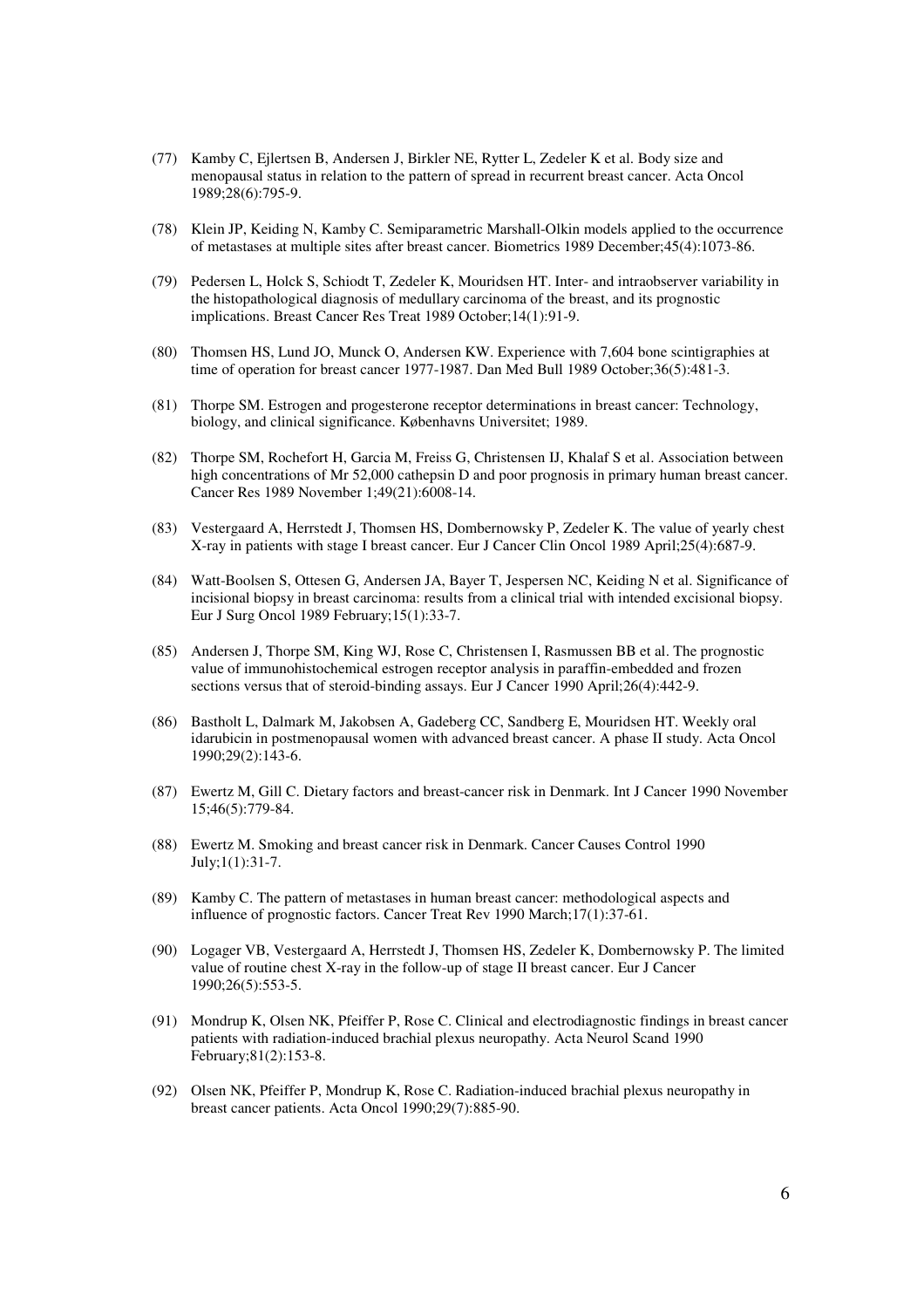- (93) Overgaard M, Christensen JJ, Johansen H, Nybo-Rasmussen A, Rose C, van der KP et al. Evaluation of radiotherapy in high-risk breast cancer patients: report from the Danish Breast Cancer Cooperative Group (DBCG 82) Trial. Int J Radiat Oncol Biol Phys 1990 November;19(5):1121-4.
- (94) Pedersen L, Schiodt T, Holck S, Zedeler K. The prognostic importance of syncytial growth pattern in medullary carcinoma of the breast. APMIS 1990 October;98(10):921-6.
- (95) [A randomized study of tumor resection versus mastectomy in breast cancer. 2. 6-year results of the DBCG-82TM (Danish Breast Cancer Cooperative Group) protocol]. Ugeskr Laeger 1991 August 12;153(33):2272-6.
- (96) Andersen J, Thorpe SM, Rose C, Christensen I, Rasmussen BB, Poulsen HS. Estrogen receptor in primary breast cancer estimated in paraffin-embedded tissue. A study of its usefulness compared to dextran-coated charcoal assay. Acta Oncol 1991;30(6):685-90.
- (97) Andersson M, Storm HH, Mouridsen HT. Adjuvant chemotherapy and subsequent malignant disease. Lancet 1991 October 5;338(8771):885-6.
- (98) Andersson M, Storm HH, Mouridsen HT. Incidence of new primary cancers after adjuvant tamoxifen therapy and radiotherapy for early breast cancer. J Natl Cancer Inst 1991 July 17;83(14):1013-7.
- (99) Axelsson CK, Andersen JA, Andersen KW, Blichert-Toft M, Dombernowsky P, Hansen M et al. [Prognosis after surgical treatment of breast cancer. 3. The low-risk group of the DBCG (Danish Breast Cancer Cooperative Group)]. Ugeskr Laeger 1991 August 12;153(33):2276-9.
- (100) Dombernowsky P, Andersen JA, Andersen KW, Axelsson CK, Blichert-Toft M, Hansen M et al. [Adjuvant chemotherapy in premenopausal and menopausal high-risk patients with breast cancer. 4. Results of the DBCG (Danish Breast Cancer Cooperative Group) 77B study]. Ugeskr Laeger 1991 August 12;153(33):2280-3.
- (101) Eickhoff JH, Andersen J, Laybourn C. Perioperative blood transfusion does not promote recurrence and death after mastectomy for breast cancer. The Danish Breast Cancer Cooperative Group. Br J Surg 1991 November;78(11):1358-61.
- (102) Ewertz M. Alcohol consumption and breast cancer risk in Denmark. Cancer Causes Control 1991 July;2(4):247-52.
- (103) Ewertz M, Gillanders S, Meyer L, Zedeler K. Survival of breast cancer patients in relation to factors which affect the risk of developing breast cancer. Int J Cancer 1991 October 21;49(4):526-30.
- (104) Jakobsen P, Bastholt L, Dalmark M, Pfeiffer P, Petersen D, Gjedde SB et al. A randomized study of epirubicin at four different dose levels in advanced breast cancer. Feasibility of myelotoxicity prediction through single blood-sample measurement. Cancer Chemother Pharmacol 1991;28(6):465-9.
- (105) Kamby C, Andersen J, Ejlertsen B, Birkler NE, Rytter L, Zedeler K et al. Pattern of spread and progression in relation to the characteristics of the primary tumour in human breast cancer. Acta Oncol 1991;30(3):301-8.
- (106) Pedersen L, Zedeler K, Holck S, Schiodt T, Mouridsen HT. Medullary carcinoma of the breast, proposal for a new simplified histopathological definition. Based on prognostic observations and observations on inter- and intraobserver variability of 11 histopathological characteristics in 131 breast carcinomas with medullary features. Br J Cancer 1991 April;63(4):591-5.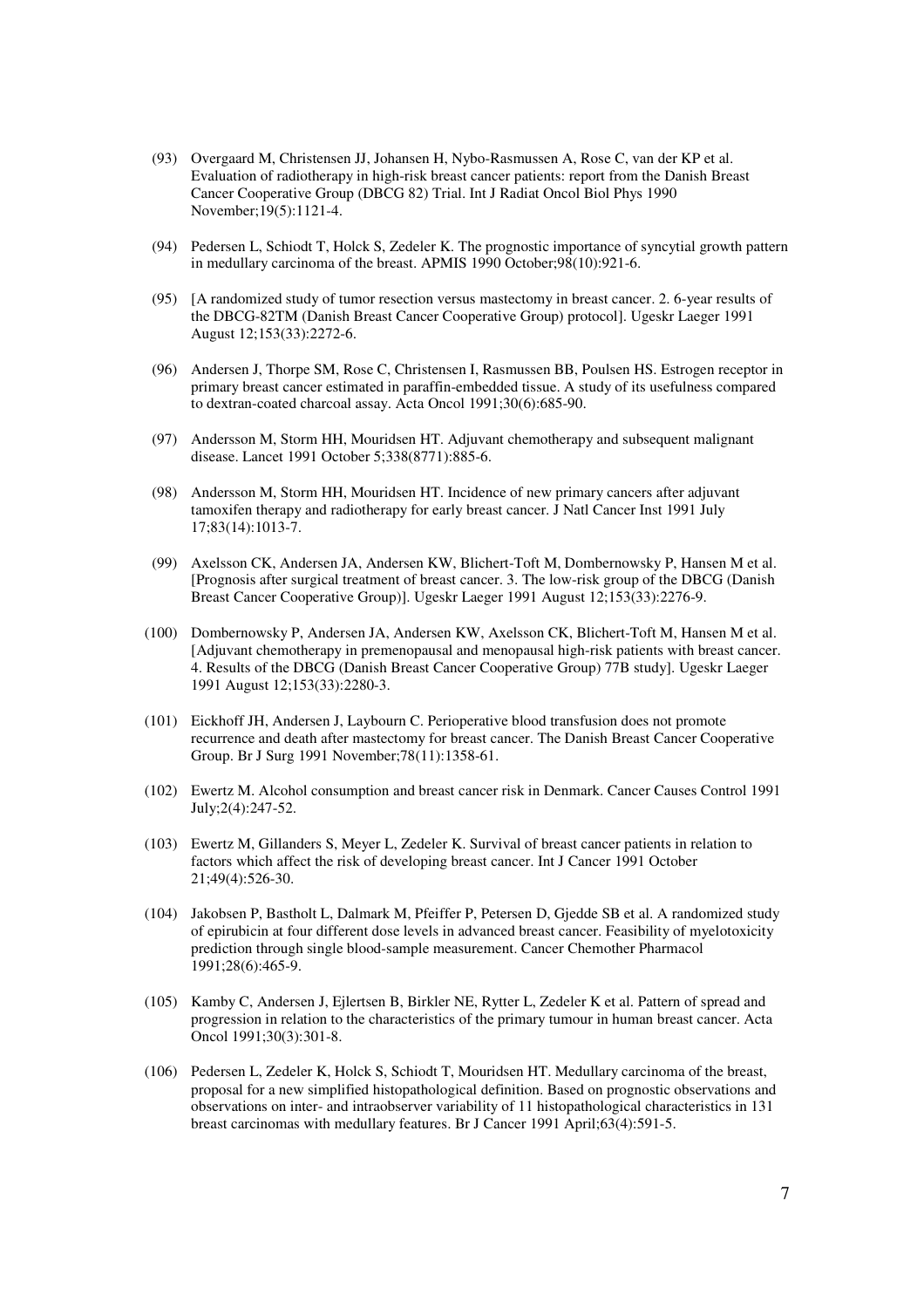- (107) Rose C, Andersen JA, Andersen KW, Axelsson CK, Blichert-Toft M, Dombernowsky P et al. [Adjuvant endocrine treatment of postmenopausal patients with breast cancer with high risk of recurrence. 5. Results from the DBCG (Danish Breast Cancer Cooperative Group) 77C randomized trial]. Ugeskr Laeger 1991 August 12;153(33):2283-7.
- (108) Thomsen HS, Andersen JA, Andersen KW, Axelsson CK, Blichert-Toft M, Dombernowsky P et al. [Rationalization profits of radiographic diagnosis with systematic follow-up DBCG (Danish Breast Cancer Cooperative Group) programs. 1]. Ugeskr Laeger 1991 August 12;153(33):2270-2.
- (109) Andersen J. Determination of estrogen receptors in paraffin-embedded tissue. Techniques and the value in breast cancer treatment. Acta Oncol 1992;31(6):611-27.
- (110) Andersen J, Eickhoff JH, Laybourn C. [Perioperative blood transfusion does not increase the risk of recurrence or death after mastectomy in breast cancer]. Ugeskr Laeger 1992 March 16;154(12):777-9.
- (111) Andersson M, Storm HH, Mouridsen HT. Carcinogenic effects of adjuvant tamoxifen treatment and radiotherapy for early breast cancer. Acta Oncol 1992;31(2):259-63.
- (112) Axelsson CK, Mouridsen HT, Zedeler K. Axillary dissection of level I and II lymph nodes is important in breast cancer classification. The Danish Breast Cancer Cooperative Group (DBCG). Eur J Cancer 1992;28A(8-9):1415-8.
- (113) Blichert-Toft M, Rose C, Andersen JA, Overgaard M, Axelsson CK, Andersen KW et al. Danish randomized trial comparing breast conservation therapy with mastectomy: six years of life-table analysis. Danish Breast Cancer Cooperative Group. J Natl Cancer Inst Monogr 1992;(11):19-25.
- (114) Early Breast Cancer Trialists' Collaborative Group. Systemic treatment of early breast cancer by hormonal, cytotoxic, or immune therapy. 133 randomised trials involving 31,000 recurrences and 24,000 deaths among 75,000 women. Lancet 1992 January 4;339(8784):1-15.
- (115) Graversen HP, Zedeler K, Andersen JA, Axelsson CK, Blichert-Toft M. [Axillary dissection in primary surgical treatment of breast cancer: risk of false-negative axillary status]. Ugeskr Laeger 1992 November 23;154(48):3392-5.
- (116) Kamby C. Metastasemønsteret ved cancer mammae. Metodologiske aspekter og relation til prognostiske faktorer*.* Københavns Universitet; 1992.
- (117) Mouridsen HT, Andersen J, Andersen KW, Axelsson C, Blichert-Toft M, Dombernowsky P et al. Classical prognostic factors in node-negative breast cancer: the DBCG experience. J Natl Cancer Inst Monogr 1992;(11):163-6.
- (118) Ottesen GL, Graversen HP, Blichert-Toft M, Zedeler K, Andersen JA. Ductal carcinoma in situ of the female breast. Short-term results of a prospective nationwide study. The Danish Breast Cancer Cooperative Group. Am J Surg Pathol 1992 December;16(12):1183-96.
- (119) Zedeler K, Keiding N, Kamby C. Differential influence of prognostic factors on the occurrence of metastases at various anatomical sites in human breast cancer. Stat Med 1992 February 15;11(3):281-94.
- (120) Andersen J. Determination of estrogen receptors in paraffin-embedded tissue. Techniques and the value in breast cancer treatment*.* Aarhus Universitet; 1993.
- (121) Christensen L, Schiodt T, Blichert-Toft M. Sarcomatoid tumours of the breast in Denmark from 1977 to 1987. A clinicopathological and immunohistochemical study of 100 cases. Eur J Cancer 1993;29A(13):1824-31.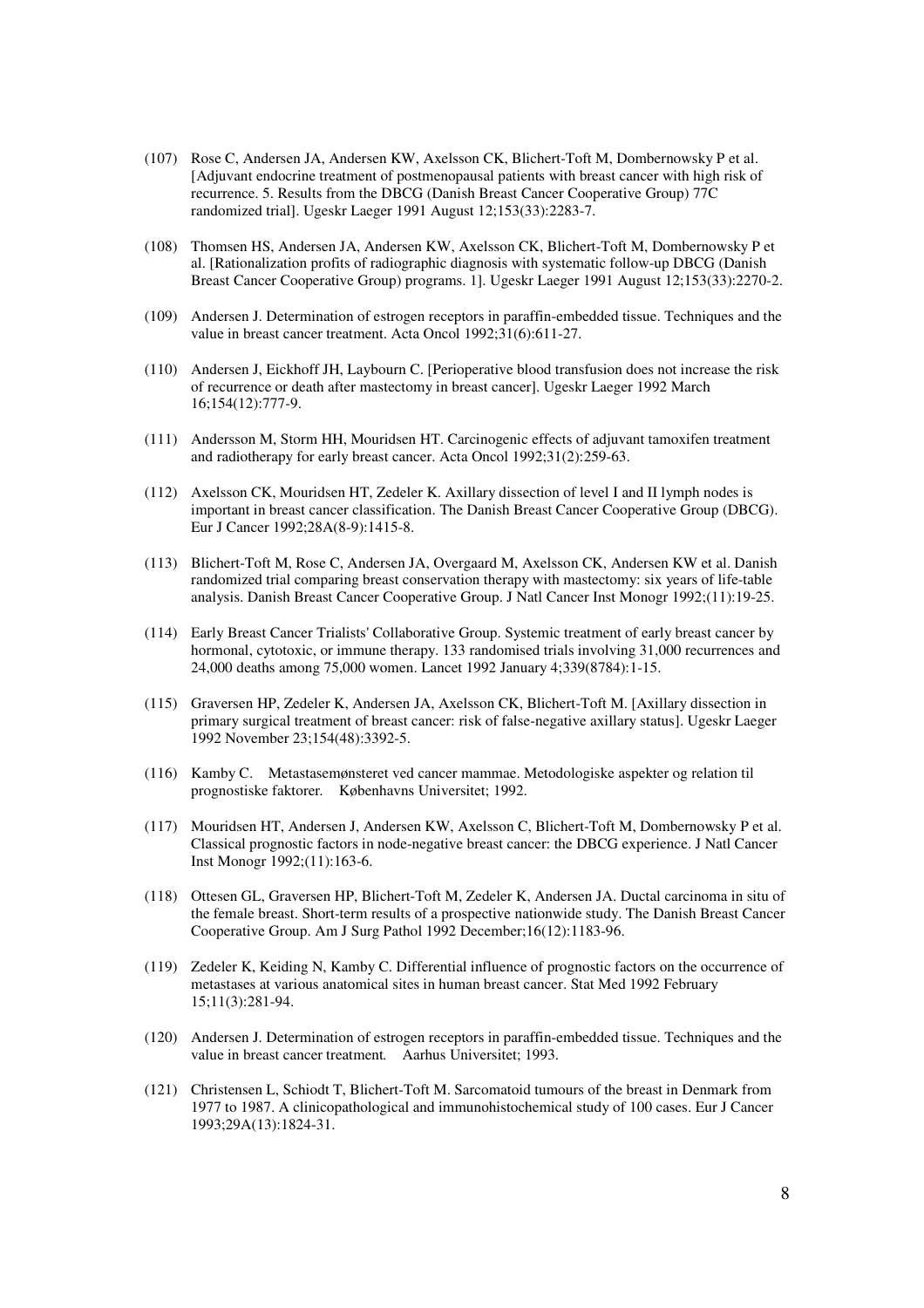- (122) Ejlertsen B, Pfeiffer P, Pedersen D, Mouridsen HT, Rose C, Overgaard M et al. Decreased efficacy of cyclophosphamide, epirubicin and 5-fluorouracil in metastatic breast cancer when reducing treatment duration from 18 to 6 months. Eur J Cancer 1993;29A(4):527-31.
- (123) Ewertz M. Breast cancer in Denmark. Incidence, risk factors, and characteristics of survival. Acta Oncol 1993;32(6):595-615.
- (124) Grondahl-Hansen J, Christensen IJ, Rosenquist C, Brunner N, Mouridsen HT, Dano K et al. High levels of urokinase-type plasminogen activator and its inhibitor PAI-1 in cytosolic extracts of breast carcinomas are associated with poor prognosis. Cancer Res 1993 June 1;53(11):2513-21.
- (125) Holck S, Pedersen L, Schiodt T, Zedeler K, Mouridsen H. Vimentin expression in 98 breast cancers with medullary features and its prognostic significance. Virchows Arch A Pathol Anat Histopathol 1993;422(6):475-9.
- (126) Ladekarl M, Sorensen FB. Prognostic, quantitative histopathologic variables in lobular carcinoma of the breast. Cancer 1993 November 1;72(9):2602-11.
- (127) Ladekarl M, Sorensen FB. Quantitative histopathological variables in in situ and invasive ductal and lobular carcinomas of the breast. APMIS 1993 December;101(12):895-903.
- (128) Ottesen GL, Graversen HP, Blichert-Toft M, Zedeler K, Andersen JA. Lobular carcinoma in situ of the female breast. Short-term results of a prospective nationwide study. The Danish Breast Cancer Cooperative Group. Am J Surg Pathol 1993 January;17(1):14-21.
- (129) Thorpe SM, Christensen IJ, Rasmussen BB, Rose C. Short recurrence-free survival associated with high oestrogen receptor levels in the natural history of postmenopausal, primary breast cancer. Eur J Cancer 1993;29A(7):971-7.
- (130) Afzelius P, Zedeler K, Sommer H, Mouridsen HT, Blichert-Toft M. Patient's and doctor's delay in primary breast cancer. Prognostic implications. Acta Oncol 1994;33(4):345-51.
- (131) Andreasen AH, Andersen KW, Madsen M, Mouridsen H, Olesen KP, Lynge E. Regional trends in breast cancer incidence and mortality in Denmark prior to mammographic screening. Br J Cancer 1994 July;70(1):133-7.
- (132) Andreasen AH, Andersen KW, Madsen M, Mouridsen HT, Olesen KP, Lynge E. [Mammographic examinations in Denmark, 1990-1991]. Ugeskr Laeger 1994 October 31;156(44):6517-20.
- (133) Andreasen AH, Mouridsen HT, Andersen KW, Lynge E, Madsen M, Olesen KP. [Improved prognosis of breast cancer]. Ugeskr Laeger 1994 October 31;156(44):6512-7.
- (134) Andreasen AH, Mouridsen HT, Andersen KW, Lynge E, Madsen M, Olesen KP. Equity and improvement in outcome of breast cancer in Denmark. Stud Health Technol Inform 1994;14:27-38.
- (135) Balslev I, Christensen IJ, Rasmussen BB, Larsen JK, Lykkesfeldt AE, Thorpe SM et al. Flow cytometric DNA ploidy defines patients with poor prognosis in node-negative breast cancer. Int J Cancer 1994 January 2;56(1):16-25.
- (136) Balslev I, Axelsson CK, Zedeler K, Rasmussen BB, Carstensen B, Mouridsen HT. The Nottingham Prognostic Index applied to 9,149 patients from the studies of the Danish Breast Cancer Cooperative Group (DBCG). Breast Cancer Res Treat 1994;32(3):281-90.
- (137) Haerslev T, Jacobsen GK. Proliferating cell nuclear antigen in breast carcinomas. An immunohistochemical study with correlation to histopathological features and prognostic factors. Virchows Arch 1994;424(1):39-46.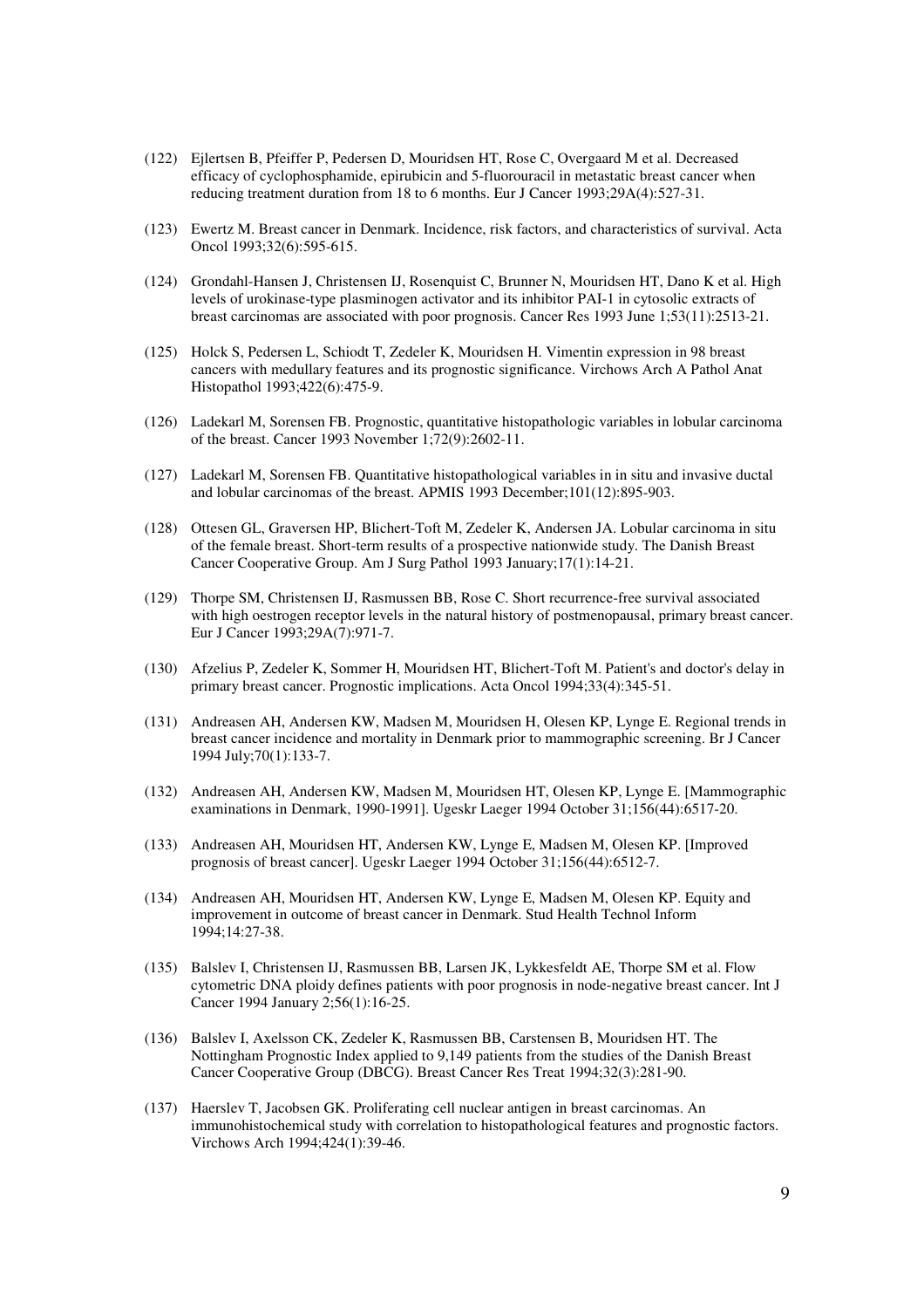- (138) Haerslev T, Jacobsen GK. c-erbB-2 oncoprotein is not an independent prognostic parameter in primary breast carcinoma. An immunohistochemical study. APMIS 1994 August;102(8):612-22.
- (139) Haerslev T, Jacobsen K, Nedergaard L, Zedeler K. Immunohistochemical detection of metallothionein in primary breast carcinomas and their axillary lymph node metastases. Pathol Res Pract 1994 August;190(7):675-81.
- (140) Jakobsen P, Sorensen B, Bastholt L, Mirza MR, Gjedde SB, Mouridsen HT et al. The pharmacokinetics of high-dose epirubicin and of the cardioprotector ADR-529 given together with cyclophosphamide, 5-fluorouracil, and tamoxifen in metastatic breast-cancer patients. Cancer Chemother Pharmacol 1994;35(1):45-52.
- (141) Kristensen B, Ejlertsen B, Dalgaard P, Larsen L, Holmegaard SN, Transbol I et al. Tamoxifen and bone metabolism in postmenopausal low-risk breast cancer patients: a randomized study. J Clin Oncol 1994 May;12(5):992-7.
- (142) Kroman N, Hojgaard A, Andersen KW, Graversen HP, Afzelius P, Lokdam A et al. Timing of surgery in relation to menstrual cycle does not predict the prognosis in primary breast cancer. Danish Breast Cancer Cooperative Group. Eur J Surg Oncol 1994 August;20(4):430-5.
- (143) Ladekarl M SF. The prognostic value of quantitative histopathology in breast cancer: results of retrospective studies*.* Acta Stereol 1994;13:69-74.
- (144) Nielsen JC, Andersen E, Zedeler K. [Breast cancer in the county of Viborg during 1983-1989. A quality control study]. Ugeskr Laeger 1994 May 2;156(18):2737-41.
- (145) Pedersen L, Holck S, Schiodt T, Zedeler K, Mouridsen HT. Medullary carcinoma of the breast, prognostic importance of characteristic histopathological features evaluated in a multivariate Cox analysis. Eur J Cancer 1994;30A(12):1792-7.
- (146) Pedersen L, Larsen JK, Christensen IJ, Lykkesfeldt A, Holck S, Schiodt T. DNA ploidy and S-phase fraction in medullary carcinoma of the breast--a flow cytometric analysis using archival material. Breast Cancer Res Treat 1994;29(3):297-306.
- (147) Sorensen B, Bastholt L, Mirza MR, Gjedde SB, Jakobsen P, Mouridsen HT et al. The cardioprotector ADR-529 and high-dose epirubicin given in combination with cyclophosphamide, 5-fluorouracil, and tamoxifen: a phase I study in metastatic breast cancer. Cancer Chemother Pharmacol 1994;34(5):439-43.
- (148) Zedeler K, Keiding N, Kamby C. [The significance of prognostic factors on the occurrence of metastases from breast cancer to various localizations]. Ugeskr Laeger 1994 January 3;156(1):42-7.
- (149) Afzelius P, Zedeler K, Sommer H, Mouridsen HT, Blichert-Toft M. [Significance for prognosis of delayed diagnosis and treatment of breast cancer]. Ugeskr Laeger 1995 June 26;157(26):3762-5.
- (150) Early Breast Cancer Trialists' Collaborative Group. Effects of radiotherapy and surgery in early breast cancer. An overview of the randomized trials. N Engl J Med 1995 November 30;333(22):1444-55.
- (151) Gelber RD, Cole BF, Goldhirsch A, Bonadonna G, Howell A, McArdle CS et al. Adjuvant chemotherapy for premenopausal breast cancer: a meta-analysis using quality-adjusted survival. Cancer J Sci Am 1995 July;1(2):114-21.
- (152) Grabau DAa. A population-based analysis of breast cancers in a region at Funen, 1980-1990. Relevance of histological, biological, and clinical prognostic factors*.* Odense Universitet; 1995.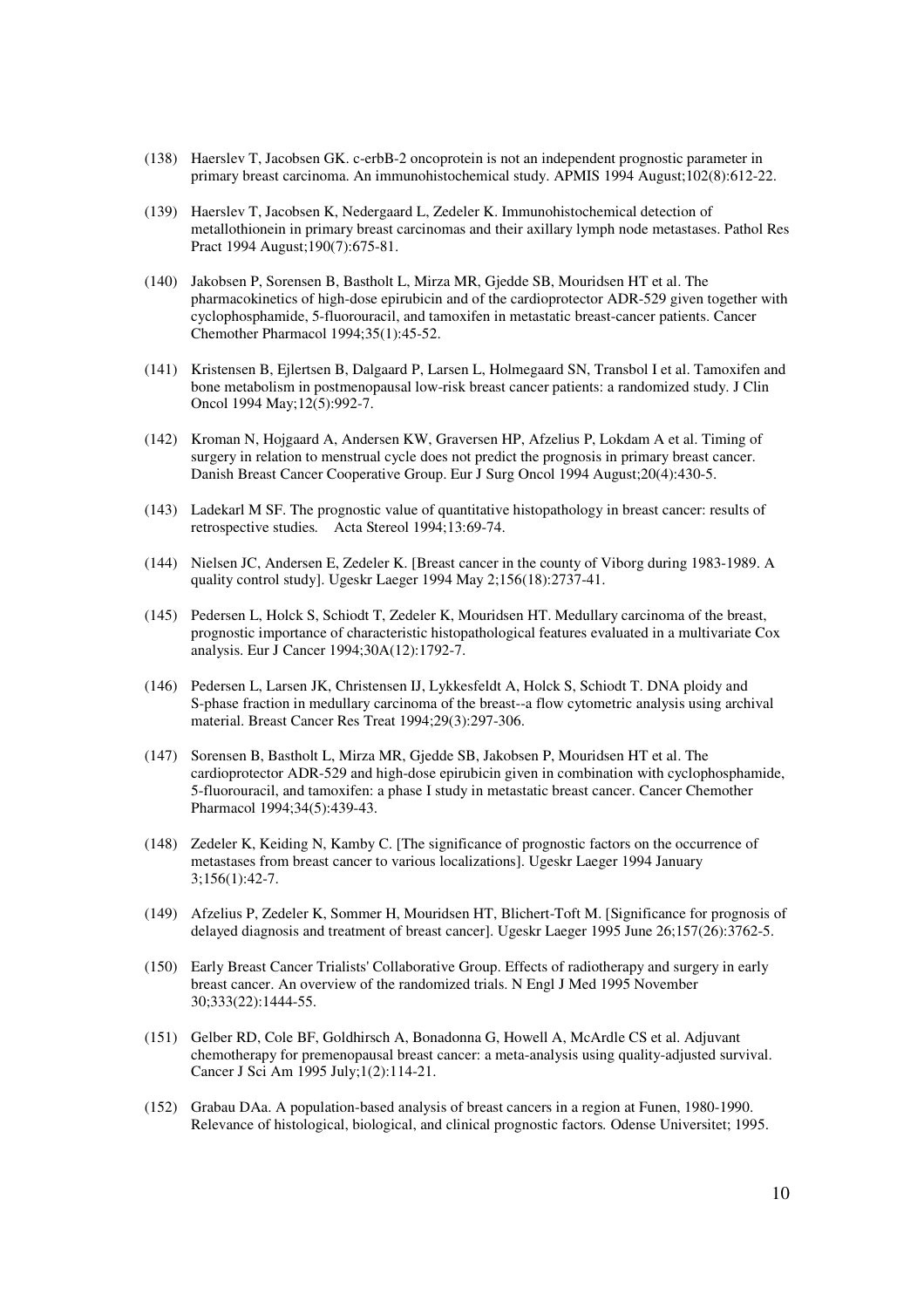- (153) Groenvold M, Bjorner JB, Klee MC, Kreiner S. Test for item bias in a quality of life questionnaire. J Clin Epidemiol 1995 June;48(6):805-16.
- (154) Haerslev, T. and Jacobsen GK. Proliterating cell nuclear antigen (PCNA) and c-erbB-2 oncoprotein in breast carcinoma with correlations to histopathological parameters and prognosis*.*  1995. Report No.: 2.
- (155) Haerslev T, Jacobsen GK. An immunohistochemical study of p53 with correlations to histopathological parameters, c-erbB-2, proliferating cell nuclear antigen, and prognosis. Hum Pathol 1995 March;26(3):295-301.
- (156) Haerslev T, Jacobsen GK, Zedeler K. The prognostic significance of immunohistochemically detectable metallothionein in primary breast carcinomas. APMIS 1995 April;103(4):279-85.
- (157) Husted H, Lauridsen MC, Torsleff K, Erichsen C. [Late symptoms among patients surgically treated for breast cancer. A questionnaire in the county of Southern Jutland]. Ugeskr Laeger 1995 December 4;157(49):6868-72.
- (158) Hærslev T. The prognostic significance of proliferating cell nuclear antigen (PCNA) and c-erbB-2-oncoprotein in primary breast carcinomas. An immunohistochemical study. (Ph.D. Thesis) Københavns Universitet.; 1995.
- (159) Kroman NT, Hojgaard AD, Andersen KW, Graversen HP, Afzelius P, Lokdam AV et al. [Menstrual cycle and surgery of breast cancer. Point of time for the surgery of primary breast cancer in connection with menstrual cycle is without prognostic significance]. Ugeskr Laeger 1995 October 23;157(43):5989-93.
- (160) Ladekarl M. Quantitative histopathology in ductal carcinoma of the breast. Prognostic value of mean nuclear size and mitotic counts. Cancer 1995;75(8):2114-22.
- (161) Pedersen L, Zedeler K, Holck S, Schiodt T, Mouridsen HT. Medullary carcinoma of the breast. Prevalence and prognostic importance of classical risk factors in breast cancer. Eur J Cancer 1995 December;31A(13-14):2289-95.
- (162) Romain S, Christensen IJ, Chinot O, Balslev I, Rose C, Martin PM et al. Prognostic value of cytosolic thymidine kinase activity as a marker of proliferation in breast cancer. Int J Cancer 1995 March 29;61(1):7-12.
- (163) Bastholt L, Dalmark M, Gjedde SB, Pfeiffer P, Pedersen D, Sandberg E et al. Dose-response relationship of epirubicin in the treatment of postmenopausal patients with metastatic breast cancer: a randomized study of epirubicin at four different dose levels performed by the Danish Breast Cancer Cooperative Group. J Clin Oncol 1996 April;14(4):1146-55.
- (164) Blichert-Toft M, Mouridsen H, Andersen KW. Clinical trials. Semin Surg Oncol 1996 January;12(1):32-8.
- (165) Gelber RD, Cole BF, Goldhirsch A, Rose C, Fisher B, Osborne CK et al. Adjuvant chemotherapy plus tamoxifen compared with tamoxifen alone for postmenopausal breast cancer: meta-analysis of quality-adjusted survival. Lancet 1996 April 20;347(9008):1066-71.
- (166) Grønvold M. Validation of a quality of life questionnaire for breast cancer patients. Københavns Universitet.; 1996.
- (167) Haerslev T, Jacobsen GK, Zedeler K. Correlation of growth fraction by Ki-67 and proliferating cell nuclear antigen (PCNA) immunohistochemistry with histopathological parameters and prognosis in primary breast carcinomas. Breast Cancer Res Treat 1996;37(2):101-13.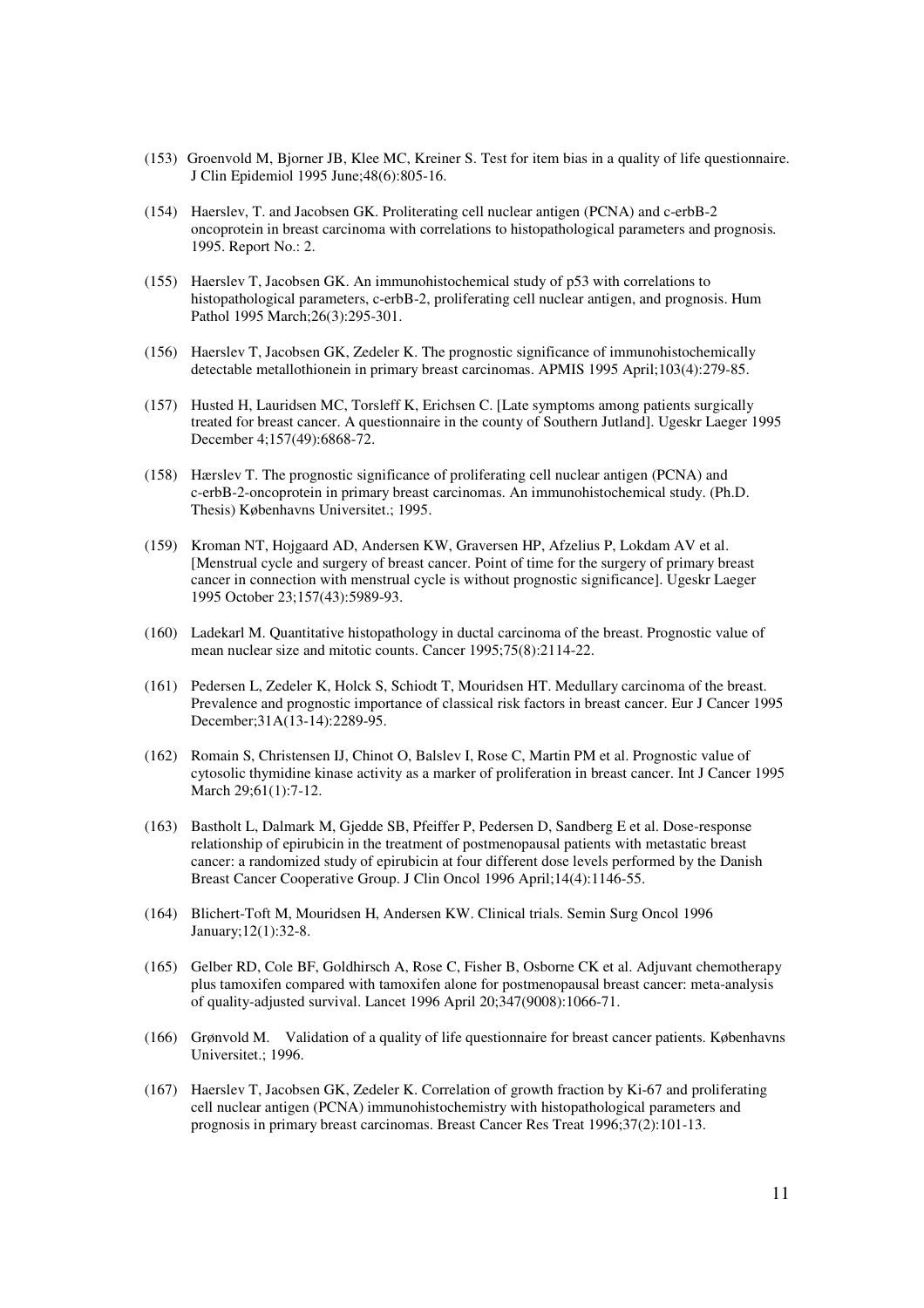- (168) Hirsch FR, Mouridsen HT, Hansen OP, Jorgensen T, Blichert-Toft M, Rank FE et al. [Treatment of primary breast cancer. Consequences of mammographic screening in the municipality of Copenhagen]. Ugeskr Laeger 1996 February 26;158(9):1218-21.
- (169) Kristensen B, Ejlertsen B, Mouridsen HT, Andersen KW, Lauritzen JB. Femoral fractures in postmenopausal breast cancer patients treated with adjuvant tamoxifen. Breast Cancer Res Treat 1996;39(3):321-6.
- (170) Pfeiffer P, Rose C, Ejlertsen B, Andersson M, Pedersen D, Mouridsen HT. Concurrent tamoxifen (TAM) + cyclophosphamide, epirubicin, and fluorouracil (CEF) versus TAM + delayed CEF after six months of endocrine therapy in metastatic breast cancer--a randomized trial from the Danish Breast Cancer Cooperative Group (DBCG). Acta Oncol 1996;35 Suppl 5:57.
- (171) Groenvold M, Klee MC, Sprangers MA, Aaronson NK. Validation of the EORTC QLQ-C30 quality of life questionnaire through combined qualitative and quantitative assessment of patient-observer agreement. J Clin Epidemiol 1997 April;50(4):441-50.
- (172) Grondahl-Hansen J, Christensen IJ, Briand P, Pappot H, Mouridsen HT, Blichert-Toft M et al. Plasminogen activator inhibitor type 1 in cytosolic tumor extracts predicts prognosis in low-risk breast cancer patients. Clin Cancer Res 1997 February;3(2):233-9.
- (173) Hansen PS, Andersen E, Andersen KW, Mouridsen HT. Quality control of end results in a Danish adjuvant breast cancer multi-center study. Acta Oncol 1997;36(7):711-4.
- (174) Kroman N, Wohlfahrt J, Andersen KW, Mouridsen HT, Westergaard T, Melbye M. Time since childbirth and prognosis in primary breast cancer: population based study. BMJ 1997 October 4;315(7112):851-5.
- (175) Kroman N, Jensen MB, Melbye M, Wohlfahrt J, Mouridsen HT. Should women be advised against pregnancy after breast-cancer treatment? Lancet 1997 August 2;350(9074):319-22.
- (176) Morris AD, Morris RD, Wilson JF, White J, Steinberg S, Okunieff P et al. Breast-conserving therapy vs mastectomy in early-stage breast cancer: a meta-analysis of 10-year survival. Cancer J Sci Am 1997 January;3(1):6-12.
- (177) Overgaard M, Hansen PS, Overgaard J, Rose C, Andersson M, Bach F et al. Postoperative radiotherapy in high-risk premenopausal women with breast cancer who receive adjuvant chemotherapy. Danish Breast Cancer Cooperative Group 82b Trial. N Engl J Med 1997 October 2;337(14):949-55.
- (178) Pedersen L. Medullary Carcinoma of the Breast. APMIS 1997;105:5-31.
- (179) Blichert-Toft M. The axilla: to clear or not to clear? That is the question! Recent Results Cancer Res 1998;152:149-60.
- (180) Cold S. Kropsbygning og brystkræft. Odense Universitet.; 1998.
- (181) Early Breast Cancer Trialists' Collaborative Group. Polychemotherapy for early breast cancer: an overview of the randomised trials. Lancet 1998 September 19;352(9132):930-42.
- (182) Grabau DA, Jensen MB, Blichert-Toft M, Andersen JA, Dyreborg U, Carstensen B et al. The importance of surgery and accurate axillary staging for survival in breast cancer. Eur J Surg Oncol 1998 December;24(6):499-507.
- (183) Jensen VED. Prognostiske tumorparametre i mamma cancer. Aarhus Universitet.; 1998.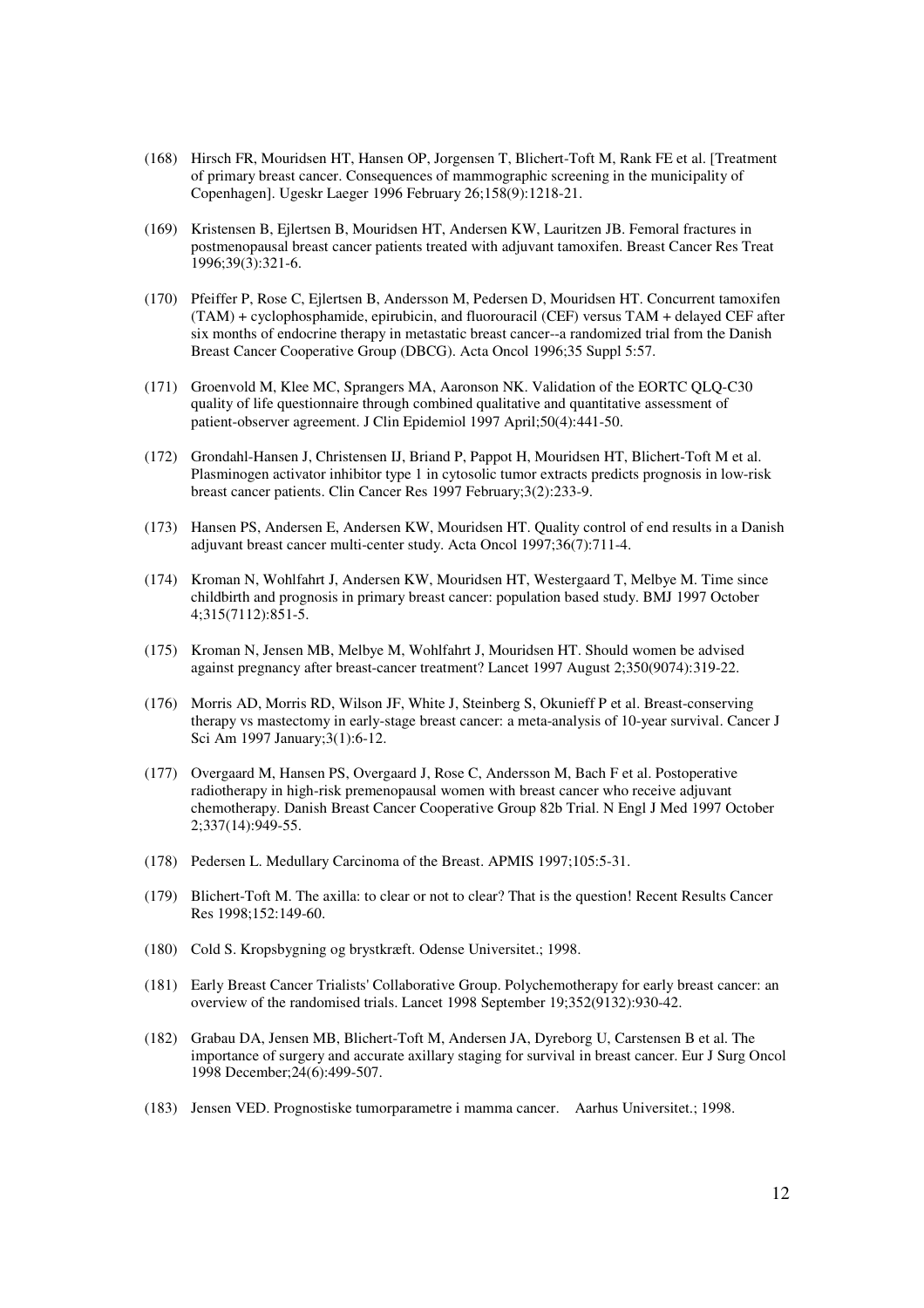- (184) Knoop A. Prognostic and predictive factors in primary high risk postmenopausal breast cancer. Odense Universitet.; 1998.
- (185) Kroman N, Wohlfahrt J, Andersen KW, Mouridsen HT, Westergaard T, Melbye M. Parity, age at first childbirth and the prognosis of primary breast cancer. Br J Cancer 1998 December;78(11):1529-33.
- (186) Ladekarl M. Objective malignancy grading: A review emphasizing unbiased stereology applied to breast tumors. APMIS 1998;(106):5-34.
- (187) Lynge E. Mammography screening for breast cancer in Copenhagen April 1991-March 1997. Mammography Screening Evaluation Group. APMIS Suppl 1998;83:1-44.
- (188) Norredam M, Groenvold M, Petersen JH, Krasnik A. Effect of social class on tumour size at diagnosis and surgical treatment in Danish women with breast cancer. Soc Sci Med 1998 December;47(11):1659-63.
- (189) Voogd AC. Breast-conserving treatment of operable mammary cancer: evaluation of patient selection and treatment outcome. Universiteit van Amsterdam.; 1998.
- (190) Andersson M, Madsen EL, Overgaard M, Rose C, Dombernowsky P, Mouridsen HT. Doxorubicin versus methotrexate both combined with cyclophosphamide, 5-fluorouracil and tamoxifen in postmenopausal patients with advanced breast cancer--a randomised study with more than 10 years follow-up from the Danish Breast Cancer Cooperative Group. Danish Breast Cancer Cooperative Group (DBCG). Eur J Cancer 1999 January;35(1):39-46.
- (191) Andersson M, Kamby C, Jensen MB, Mouridsen H, Ejlertsen B, Dombernowsky P et al. Tamoxifen in high-risk premenopausal women with primary breast cancer receiving adjuvant chemotherapy. Report from the Danish Breast Cancer co-operative Group DBCG 82B Trial. Eur J Cancer 1999 November;35(12):1659-66.
- (192) Groenvold M, Fayers PM, Sprangers MA, Bjorner JB, Klee MC, Aaronson NK et al. Anxiety and depression in breast cancer patients at low risk of recurrence compared with the general population: a valid comparison? J Clin Epidemiol 1999 June;52(6):523-30.
- (193) Hojris I, Overgaard M, Christensen JJ, Overgaard J. Morbidity and mortality of ischaemic heart disease in high-risk breast-cancer patients after adjuvant postmastectomy systemic treatment with or without radiotherapy: analysis of DBCG 82b and 82c randomised trials. Radiotherapy Committee of the Danish Breast Cancer Cooperative Group. Lancet 1999 October 23;354(9188):1425-30.
- (194) Mortensen K, Holck S, Christensen IJ, Skouv J, Hougaard DM, Blom J et al. Endothelial cell nitric oxide synthase in peritumoral microvessels is a favorable prognostic indicator in premenopausal breast cancer patients. Clin Cancer Res 1999 May;5(5):1093-7.
- (195) Overgaard M, Jensen MB, Overgaard J, Hansen PS, Rose C, Andersson M et al. Postoperative radiotherapy in high-risk postmenopausal breast-cancer patients given adjuvant tamoxifen: Danish Breast Cancer Cooperative Group DBCG 82c randomised trial. Lancet 1999 May 15;353(9165):1641-8.
- (196) van Tienhoven G, Voogd AC, Peterse JL, Nielsen M, Andersen KW, Mignolet F et al. Prognosis after treatment for loco-regional recurrence after mastectomy or breast conserving therapy in two randomised trials (EORTC 10801 and DBCG-82TM). EORTC Breast Cancer Cooperative Group and the Danish Breast Cancer Cooperative Group. Eur J Cancer 1999 January;35(1):32-8.
- (197) Wohlfahrt J, Andersen PK, Mouridsen HT, Adami HO, Melbye M. Reproductive history and stage of breast cancer. Am J Epidemiol 1999 December 15;150(12):1325-30.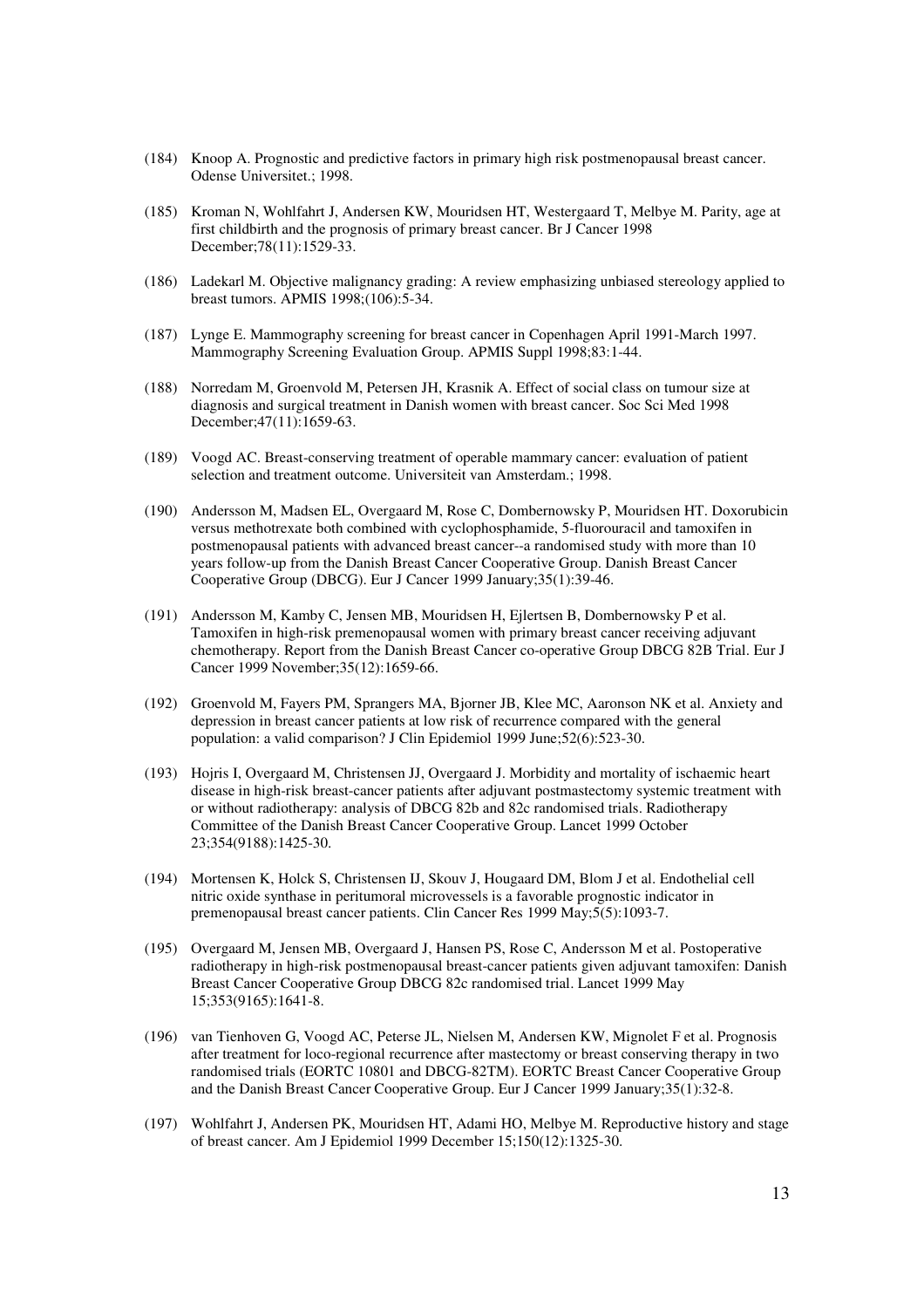- (198) Wohlfahrt J, Mouridsen H, Andersen PK, Melbye M. Reproductive risk factors for breast cancer by receptor status, histology, laterality and location. Int J Cancer 1999 March 31;81(1):49-55.
- (199) Wohlfahrt J, Melbye M. Maternal risk of breast cancer and birth characteristics of offspring by time since birth. Epidemiology 1999 July;10(4):441-4.
- (200) Axelsson CK, Rank F, Blichert-Toft M, Mouridsen HT, Jensen MB. Impact of axillary dissection on staging and regional control in breast tumors  $\lt$  or  $= 10$  mm--the DBCG experience. The Danish Breast Cancer Cooperative Group (DBCG), Rigshisoutalet, Copenhagen, Denmark. Acta Oncol 2000;39(3):283-9.
- (201) Blichert-Toft M. Axillary surgery in breast cancer management--background, incidence and extent of nodal spread, extent of surgery and accurate axillary staging, surgical procedures. Acta Oncol 2000;39(3):269-75.
- (202) Early Breast Cancer Trialists' Collaborative Group. Favourable and unfavourable effects on long-term survival of radiotherapy for early breast cancer: an overview of the randomised trials. Lancet 2000 May 20;355(9217):1757-70.
- (203) Hojris I, Andersen J, Overgaard M, Overgaard J. Late treatment-related morbidity in breast cancer patients randomized to postmastectomy radiotherapy and systemic treatment versus systemic treatment alone. Acta Oncol 2000;39(3):355-72.
- (204) Johansen J, Overgaard J, Blichert-Toft M, Overgaard M. Treatment of morbidity associated with the management of the axilla in breast-conserving therapy. Acta Oncol 2000;39(3):349-54.
- (205) Kroman N, Jensen MB, Wohlfahrt J, Mouridsen HT, Andersen PK, Melbye M. Factors influencing the effect of age on prognosis in breast cancer: population based study. BMJ 2000 February 19;320(7233):474-8.
- (206) Kroman N, Thorpe SM, Wohlfahrt J, Andersen KW, Mouridsen HT. Variations in prognostic factors in primary breast cancer throughout the menstrual cycle. Eur J Surg Oncol 2000 February;26(1):11-6.
- (207) Kroman NT, Jensen MB, Wohlfahrt J, Mouridsen H, Andersen PK, Melbye M. [Should all younger patients with breast cancer be offered adjuvant cytotoxic chemotherapy?]. Ugeskr Laeger 2000 May 29;162(22):3184-8.
- (208) Lauridsen MC, Torsleff KR, Husted H, Erichsen C. Physiotherapy treatment of late symptoms following surgical treatment of breast cancer. Breast 2000 February;9(1):45-51.
- (209) Ottesen GL, Graversen HP, Blichert-Toft M, Christensen IJ, Andersen JA. Carcinoma in situ of the female breast. 10 year follow-up results of a prospective nationwide study. Breast Cancer Res Treat 2000 August;62(3):197-210.
- (210) Overgaard J, Yilmaz M, Guldberg P, Hansen LL, Alsner J. TP53 mutation is an independent prognostic marker for poor outcome in both node-negative and node-positive breast cancer. Acta Oncol 2000;39(3):327-33.
- (211) Overgaard M. Evaluation of radiotherapy in high-risk breast cancer patients given adjuvant systemic therapy. Rays 2000 July;25(3):325-30.
- (212) Rostgaard K, Holst H, Mouridsen HT, Lynge E. Do clinical databases render population-based cancer registers obsolete? The example of breast cancer in Denmark. Cancer Causes Control 2000 August;11(7):669-74.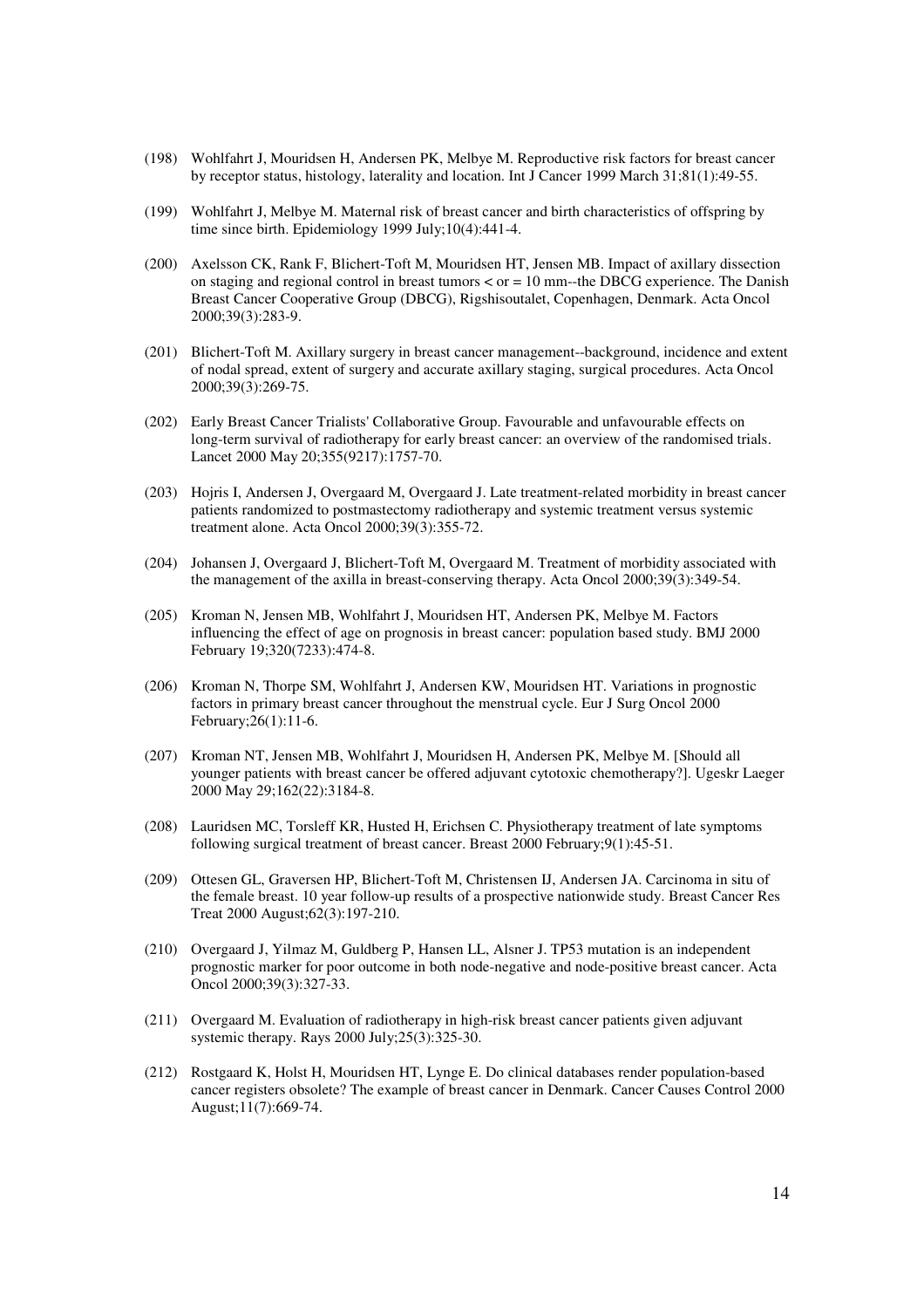- (213) Seegenschmiedt MH. [Long-term cardiac sequelae of adjuvant radiotherapy after mastectomy? Analysis of Danish DBCG-82b/82c trials]. Strahlenther Onkol 2000 April;176(4):197-8.
- (214) Wohlfahrt J, Melbye M. Gender of offspring and long-term maternal breast cancer risk. Br J Cancer 2000 March;82(5):1070-2.
- (215) Bergthorsson JT, Ejlertsen B, Olsen JH, Borg A, Nielsen KV, Barkardottir RB et al. BRCA1 and BRCA2 mutation status and cancer family history of Danish women affected with multifocal or bilateral breast cancer at a young age. J Med Genet 2001 June;38(6):361-8.
- (216) Kroman N. Prognostic influence of age and reproductive factors in premenopausal breast cancer patients. University of Copenhagen; 2001.
- (217) Rostgaard K, Mouridsen HT, Vaeth M, Holst H, Olesen KP, Lynge E. A modified Nottingham prognostic index for breast cancer patients diagnosed in Denmark 1978-1994. Acta Oncol 2001;40(7):838-43.
- (218) Voogd AC, Nielsen M, Peterse JL, Blichert-Toft M, Bartelink H, Overgaard M et al. Differences in risk factors for local and distant recurrence after breast-conserving therapy or mastectomy for stage I and II breast cancer: pooled results of two large European randomized trials. J Clin Oncol 2001 March 15;19(6):1688-97.
- (219) Blichert-Toft M, Kroman N. The specialist breast unit and breast surgery as a specialty. Scand J Surg 2002;91(3):227-31.
- (220) Blichert-Toft M, Ejlertsen B, Mouridsen H, Overgaard M. [Breast cancer]. Ugeskr Laeger 2002 June 3;164(23):3023-6.
- (221) Jensen AR, Overgaard J, Storm HH. Validity of breast cancer in the Danish Cancer Registry. A study based on clinical records from one county in Denmark. Eur J Cancer Prev 2002 August;11(4):359-64.
- (222) Johansen J, Overgaard J, Rose C, Engelholm SA, Gadeberg CC, Kjaer M et al. Cosmetic outcome and breast morbidity in breast-conserving treatment--results from the Danish DBCG-82TM national randomized trial in breast cancer. Acta Oncol 2002;41(4):369-80.
- (223) Kroman N, Melbye M, Mouridsen HT. Prognostic influence of age at diagnosis in premenopausal breast cancer patients. Scand J Surg 2002;91(3):305-8.
- (224) Offersen BV, Sorensen FB, Yilmaz M, Knoop A, Overgaard J. Chalkley estimates of angiogenesis in early breast cancer--relevance to prognosis. Acta Oncol 2002;41(7-8):695-703.
- (225) Tange UB, Hirsch FR, Jensen MB, Olsen AH, Blichert-Toft M, Rank FE et al. [Mammography screening in the county of Copenhagen. Results of the first three screening rounds]. Ugeskr Laeger 2002 February 18;164(8):1048-52.
- (226) Tange UB, Jensen MB, Vejborg IM, Rank FE, Blichert-Toft M, Mouridsen HT et al. Clinical impact of introduction of mammography screening in a non-screening country with special reference to the Copenhagen service mammography screening programme. Scand J Surg 2002;91(3):293-303.
- (227) Tange UB, Hirsch FR, Jensen MB, Olsen AH, Blichert-Toft M, Rank FE et al. [Mammographic screening in the county of Copenhagen. Clinical consequences of the first three screening rounds]. Ugeskr Laeger 2002 February 18;164(8):1036-40.
- (228) Vejborg I, Olsen AH, Jensen MB, Rank F, Tange UB, Lynge E. Early outcome of mammography screening in Copenhagen 1991-99. J Med Screen 2002;9(3):115-9.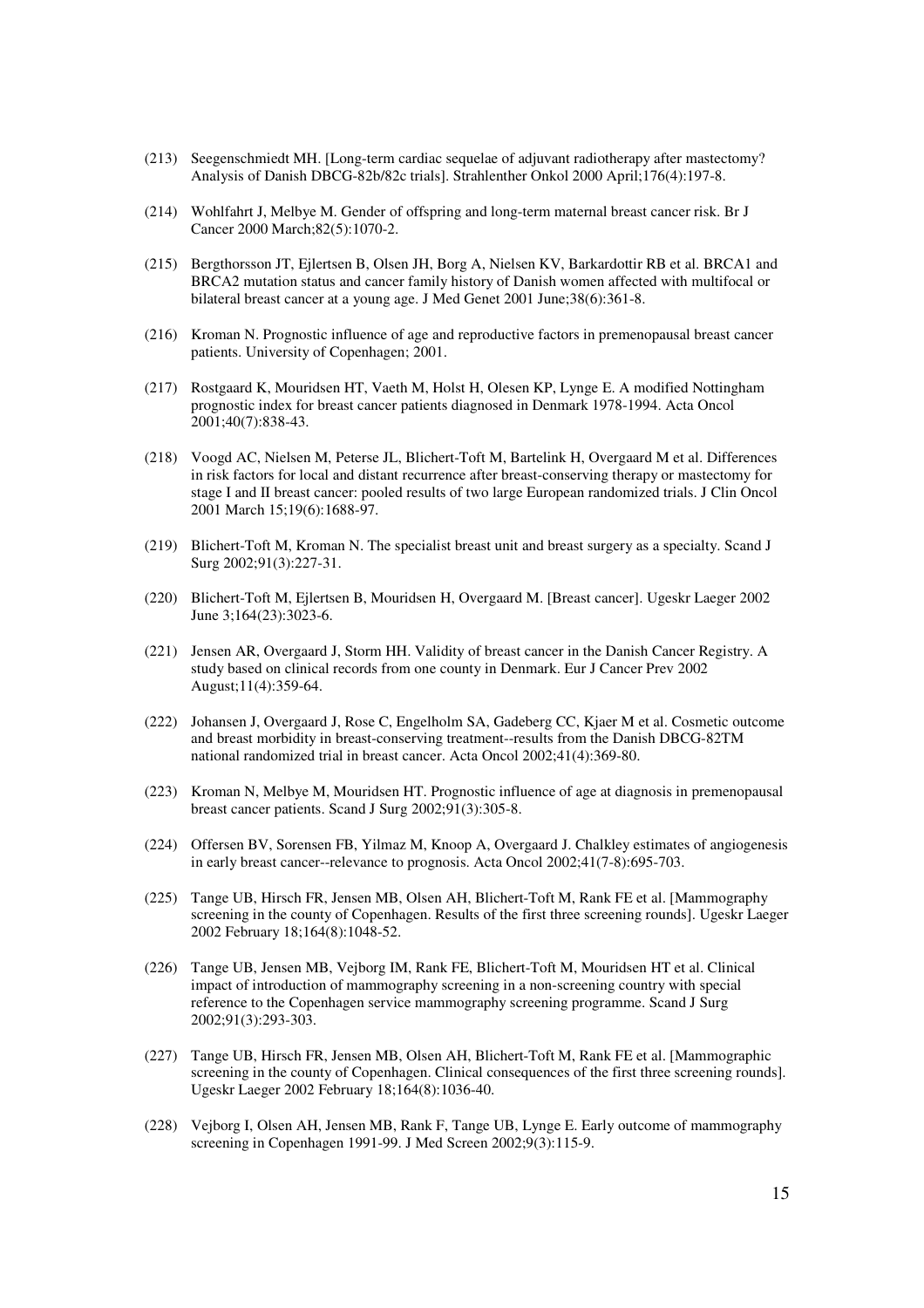- (229) Celis JE, Gromov P, Gromova I, Moreira JM, Cabezon T, Ambartsumian N et al. Integrating proteomic and functional genomic technologies in discovery-driven translational breast cancer research. Mol Cell Proteomics 2003 June;2(6):369-77.
- (230) Ejlertsen B, Hojris I, Hansen S, Moholt K, Kristensen B, Mouridsen HT et al. Combined epirubicin and vinorelbine as first-line therapy in metastatic breast cancer: a pilot study performed by the Danish Breast Cancer Cooperative Group. Breast 2003 February;12(1):42-50.
- (231) Hjerl K, Andersen EW, Keiding N, Mouridsen HT, Mortensen PB, Jorgensen T. Depression as a prognostic factor for breast cancer mortality. Psychosomatics 2003 January;44(1):24-30.
- (232) Holmich LR, Mellemkjaer L, Gunnarsdottir KA, Tange UB, Krag C, Moller S et al. Stage of breast cancer at diagnosis among women with cosmetic breast implants. Br J Cancer 2003 March 24;88(6):832-8.
- (233) Jensen AR, Storm HH, Moller S, Overgaard J. Validity and representativity in the Danish Breast Cancer Cooperative Group--a study on protocol allocation and data validity from one county to a multi-centre database. Acta Oncol 2003;42(3):179-85.
- (234) Jensen AR, Garne JP, Storm HH, Ewertz M, Cold S, Alvegaard T et al. Stage and survival in breast cancer patients in screened and non-screened Danish and Swedish populations. Acta Oncol 2003;42(7):701-9.
- (235) Jensena AR, Ewertz M, Cold S, Storm HH, Overgaard J. Time trends and regional differences in registration, stage distribution, surgical management and survival of breast cancer in Denmark. Eur J Cancer 2003 August;39(12):1783-93.
- (236) Kroman N, Mouridsen HT. Prognostic influence of pregnancy before, around, and after diagnosis of breast cancer. Breast 2003 December;12(6):516-21.
- (237) Kroman N, Wohlfahrt J, Mouridsen HT, Melbye M. Influence of tumor location on breast cancer prognosis. Int J Cancer 2003 July 1;105(4):542-5.
- (238) Offersen BV, Sorensen FB, Knoop A, Overgaard J. The prognostic relevance of estimates of proliferative activity in early breast cancer. Histopathology 2003 December;43(6):573-82.
- (239) Ottesen GL. Carcinoma in situ of the female breast. A clinico-pathological, immunohistological, and DNA ploidy study. APMIS Suppl 2003;(108):1-67.
- (240) Vejborg I FEB-TM. Brystkræft kan opdages i tide. Scandinavian Health News.København: FADL's Forlag; 2003.
- (241) Christensen LH, Engholm G, Ceberg J, Hein S, Perfekt R, Tange UB et al. Can the survival difference between breast cancer patients in Denmark and Sweden 1989 and 1994 be explained by patho-anatomical variables?--a population-based study. Eur J Cancer 2004 May;40(8):1233-43.
- (242) Ejlertsen B, Mouridsen HT, Langkjer ST, Andersen J, Sjostrom J, Kjaer M. Phase III study of intravenous vinorelbine in combination with epirubicin versus epirubicin alone in patients with advanced breast cancer: a Scandinavian Breast Group Trial (SBG9403). J Clin Oncol 2004 June 15;22(12):2313-20.
- (243) Kroman N, Holtveg H, Wohlfahrt J, Jensen MB, Mouridsen HT, Blichert-Toft M et al. Effect of breast-conserving therapy versus radical mastectomy on prognosis for young women with breast carcinoma. Cancer 2004 February 15;100(4):688-93.
- (244) Mouridsen HT, Brunner N. Clinical infrastructures to support proteomic studies of tissue and fluids in breast cancer. Mol Cell Proteomics 2004 April;3(4):302-10.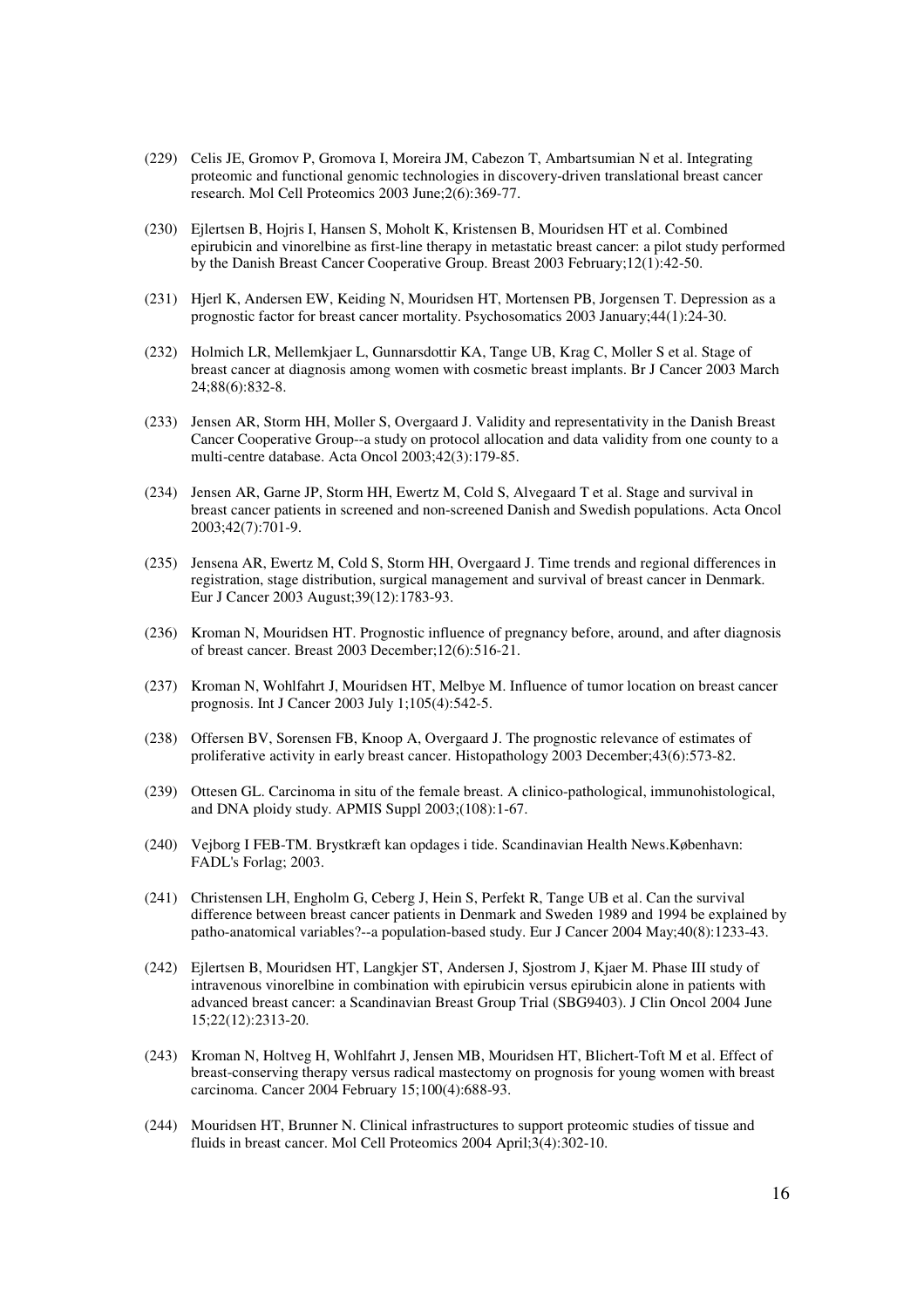- (245) Olsen A, Knudsen KE, Thomsen BL, Loft S, Stripp C, Overvad K et al. Plasma enterolactone and breast cancer incidence by estrogen receptor status. Cancer Epidemiol Biomarkers Prev 2004 December;13(12):2084-9.
- (246) Olsen KE, Knudsen H, Rasmussen BB, Balslev E, Knoop A, Ejlertsen B et al. Amplification of HER2 and TOP2A and deletion of TOP2A genes in breast cancer investigated by new FISH probes. Acta Oncol 2004;43(1):35-42.
- (247) Pedersen L, Gunnarsdottir KA, Rasmussen BB, Moeller S, Lanng C. The prognostic influence of multifocality in breast cancer patients. Breast 2004 June;13(3):188-93.
- (248) Tjonneland A, Christensen J, Thomsen BL, Olsen A, Overvad K, Ewertz M et al. Hormone replacement therapy in relation to breast carcinoma incidence rate ratios: a prospective Danish cohort study. Cancer 2004 June 1;100(11):2328-37.
- (249) Wohlfahrt J, Rank F, Kroman N, Melbye M. A comparison of reproductive risk factors for CIS lesions and invasive breast cancer. Int J Cancer 2004 February 20;108(5):750-3.
- (250) Clarke M, Collins R, Darby S, Davies C, Elphinstone P, Evans E et al. Effects of radiotherapy and of differences in the extent of surgery for early breast cancer on local recurrence and 15-year survival: an overview of the randomised trials. Lancet 2005 December 17;366(9503):2087-106.
- (251) Cold S, During M, Ewertz M, Knoop A, Moller S. Does timing of adjuvant chemotherapy influence the prognosis after early breast cancer? Results of the Danish Breast Cancer Cooperative Group (DBCG). Br J Cancer 2005 September 19;93(6):627-32.
- (252) Darby SC, McGale P, Taylor CW, Peto R. Long-term mortality from heart disease and lung cancer after radiotherapy for early breast cancer: prospective cohort study of about 300,000 women in US SEER cancer registries. Lancet Oncol 2005 August;6(8):557-65.
- (253) Knoop AS, Knudsen H, Balslev E, Rasmussen BB, Overgaard J, Nielsen KV et al. Retrospective analysis of topoisomerase IIa amplifications and deletions as predictive markers in primary breast cancer patients randomly assigned to cyclophosphamide, methotrexate, and fluorouracil or cyclophosphamide, epirubicin, and fluorouracil: Danish Breast Cancer Cooperative Group. J Clin Oncol 2005 October 20;23(30):7483-90.
- (254) Nielsen HM, Overgaard J, Grau C, Christensen JJ, Overgaard M. Audit of the radiotherapy in the DBCG 82 b&c trials--a validation study of the 1,538 patients randomised to postmastectomy radiotherapy. Radiother Oncol 2005 September;76(3):285-92.
- (255) Nielsen TG, Olsen A, Christensen J, Overvad K, Tjonneland A. Dietary carbohydrate intake is not associated with the breast cancer incidence rate ratio in postmenopausal Danish women. J Nutr 2005 January;135(1):124-8.
- (256) Olsen AH, Njor SH, Vejborg I, Schwartz W, Dalgaard P, Jensen MB et al. Breast cancer mortality in Copenhagen after introduction of mammography screening: cohort study. BMJ 2005 January 29;330(7485):220.
- (257) Wohlfahrt J. Pregnancy and Breast Cancer. University of Copenhagen; 2005.
- (258) Dalton SO, During M, Ross L, Carlsen K, Mortensen PB, Lynch J et al. The relation between socioeconomic and demographic factors and tumour stage in women diagnosed with breast cancer in Denmark, 1983-1999. Br J Cancer 2006 September 4;95(5):653-9.